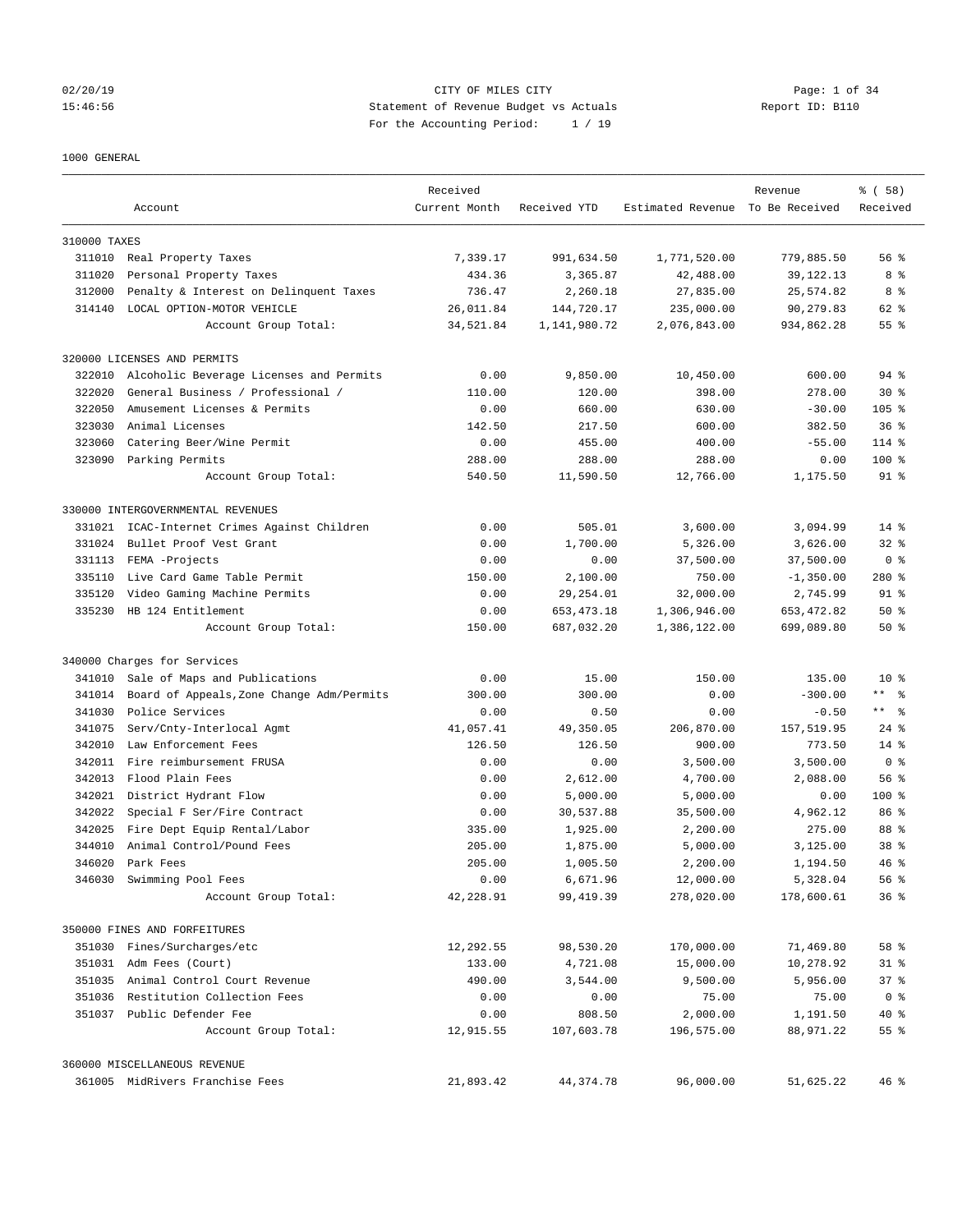# 02/20/19 CITY OF MILES CITY Page: 2 of 34 15:46:56 Statement of Revenue Budget vs Actuals Report ID: B110 For the Accounting Period: 1 / 19

### 1000 GENERAL

|        |                                       | Received      |              |                   | Revenue        | % (58)              |
|--------|---------------------------------------|---------------|--------------|-------------------|----------------|---------------------|
|        | Account                               | Current Month | Received YTD | Estimated Revenue | To Be Received | Received            |
| 361010 | Land Rental                           | 0.00          | 37,640.23    | 43,650.00         | 6,009.77       | 86 <sup>8</sup>     |
| 361020 | Building Rentals                      | 1,549.99      | 10,849.93    | 18,600.00         | 7,750.07       | 58 %                |
| 362020 | MISC REVENUE                          | 1,157.17      | 6,670.64     | 65,500.00         | 58,829.36      | $10*$               |
| 362022 | Health Ins-MMIA Emp Benefits Prog     | $-735.15$     | 17.05        | 0.00              | $-17.05$       | $***$ $-$           |
| 365000 | Contributions and Donations           | 250.00        | 19,035.00    | 20,000.00         | 965.00         | 95%                 |
| 365013 | Shop With A Cop                       | 0.00          | 0.00         | 5,000.00          | 5,000.00       | 0 <sup>8</sup>      |
| 365014 | Denton Field Project/2015             | 0.00          | 64.34        | 0.00              | $-64.34$       | $***$ $\frac{6}{5}$ |
| 365040 | DONATIONS-FIRE/AMB                    | 80,000.00     | 80,000.00    | 80,000.00         | 0.00           | 100 <sub>8</sub>    |
| 366040 | Misc.-BHS                             | 0.00          | 0.00         | 900.00            | 900.00         | 0 <sup>8</sup>      |
| 366050 | Sale of Junk/Salvage-PD cars          | 0.00          | 1,175.00     | 3,000.00          | 1,825.00       | 39 <sup>8</sup>     |
| 367000 | Sale of Junk or Salvage               | 0.00          | 4,150.00     | 0.00              | $-4, 150.00$   | ** %                |
|        | Account Group Total:                  | 104, 115.43   | 203,976.97   | 332,650.00        | 128,673.03     | 61 %                |
|        | 370000 INVESTMENT EARNINGS            |               |              |                   |                |                     |
| 371010 | Investment Earnings                   | 0.00          | 2,850.81     | 10,000.00         | 7,149.19       | $29*$               |
|        | Account Group Total:                  | 0.00          | 2,850.81     | 10,000.00         | 7,149.19       | 29 <sup>8</sup>     |
|        | 380000 OTHER FINANCING SOURCES        |               |              |                   |                |                     |
| 381070 | Proceeds/Loans/Intercap 016-2015      | 0.00          | 0.00         | 175,000.00        | 175,000.00     | 0 <sup>8</sup>      |
| 382020 | Compensation for Loss of Fixed Assets | 0.00          | 30,056.54    | 30,468.24         | 411.70         | 99 <sup>8</sup>     |
| 383000 | Interfund Operating Transfer          | 19,127.51     | 327, 385.06  | 582,823.00        | 255, 437.94    | 56 <sup>8</sup>     |
|        | Account Group Total:                  | 19,127.51     | 357, 441.60  | 788, 291.24       | 430,849.64     | $45$ %              |
|        | Fund Total:                           | 213,599.74    | 2,611,895.97 | 5,081,267.24      | 2,469,371.27   | $51$ %              |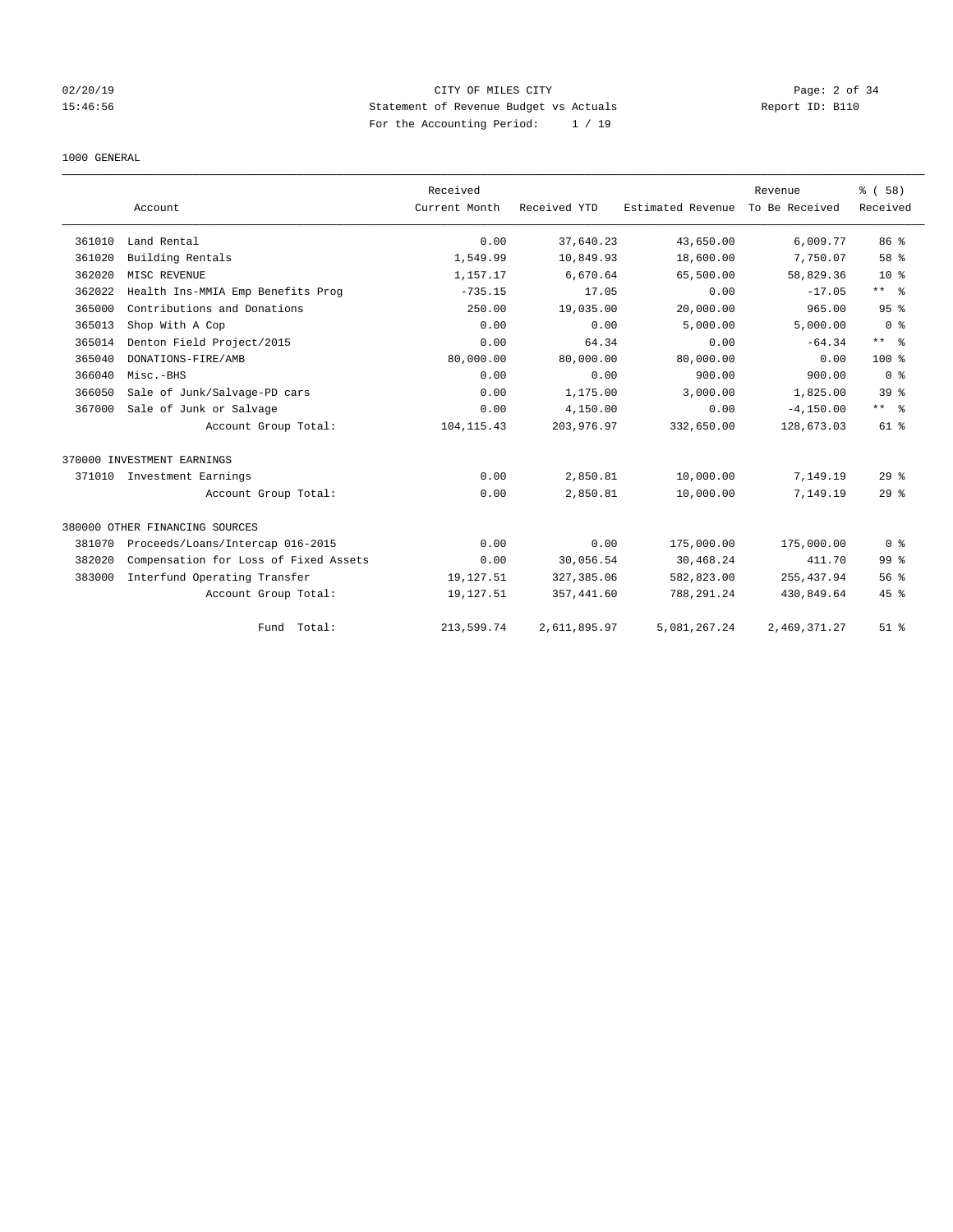# 02/20/19 CITY OF MILES CITY Page: 3 of 34 15:46:56 Statement of Revenue Budget vs Actuals Report ID: B110 For the Accounting Period: 1 / 19

# 2220 LIBRARY

|        |                                   | Received      |              |                   | Revenue        | % (58)                  |
|--------|-----------------------------------|---------------|--------------|-------------------|----------------|-------------------------|
|        | Account                           | Current Month | Received YTD | Estimated Revenue | To Be Received | Received                |
|        | 340000 Charges for Services       |               |              |                   |                |                         |
| 341075 | Serv/Cnty-Interlocal Agmt         | 0.00          | 0.00         | 40,608.00         | 40,608.00      | 0 <sup>8</sup>          |
| 346070 | Library Fees                      | 161.55        | 1,570.56     | 4,000.00          | 2,429.44       | 39 <sup>8</sup>         |
| 346074 | Book Sales                        | 16.15         | 57.60        | 400.00            | 342.40         | 14.8                    |
|        | Account Group Total:              | 177.70        | 1,628.16     | 45,008.00         | 43, 379.84     | 4%                      |
|        | 360000 MISCELLANEOUS REVENUE      |               |              |                   |                |                         |
| 365035 | Donation-Library Board of Trustee | 0.00          | 4,322.86     | 0.00              | $-4,322.86$    | $***$ $=$ $\frac{6}{5}$ |
|        | Account Group Total:              | 0.00          | 4,322.86     | 0.00              | $-4,322.86$    | $***$ $\approx$         |
|        | 380000 OTHER FINANCING SOURCES    |               |              |                   |                |                         |
| 383000 | Interfund Operating Transfer      | 25, 116.25    | 175,813.75   | 301,395.00        | 125,581.25     | 58 %                    |
|        | Account Group Total:              | 25, 116.25    | 175,813.75   | 301,395.00        | 125,581.25     | 58 %                    |
|        | Fund Total:                       | 25, 293.95    | 181,764.77   | 346,403.00        | 164,638.23     | $52$ $%$                |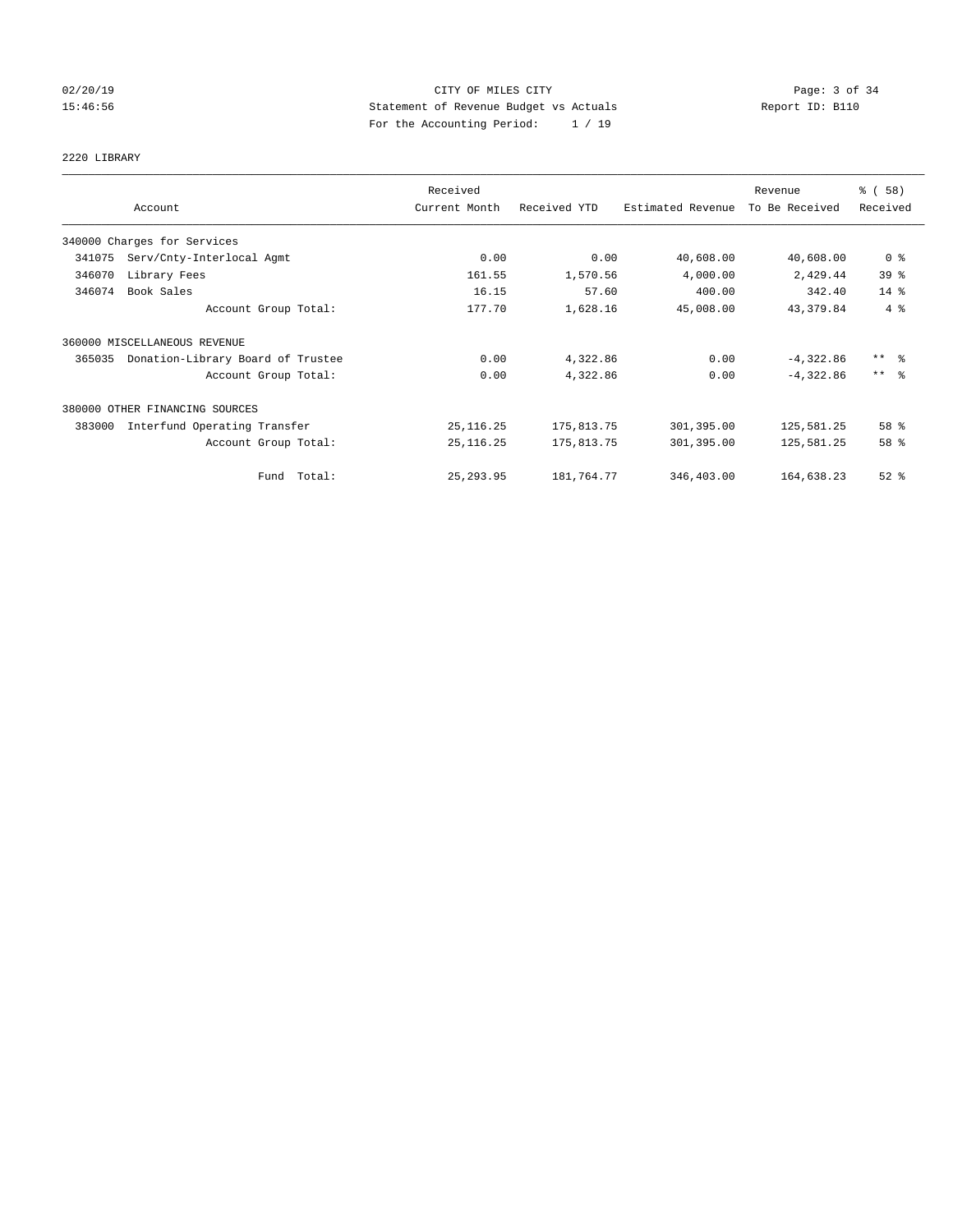# 02/20/19 CITY OF MILES CITY Page: 4 of 34 15:46:56 Statement of Revenue Budget vs Actuals Report ID: B110 For the Accounting Period: 1 / 19

2260 EMERGENCY DISASTER

|              | Account                                | Received<br>Current Month | Received YTD | Estimated Revenue | Revenue<br>To Be Received | 8 ( 58 )<br>Received |
|--------------|----------------------------------------|---------------------------|--------------|-------------------|---------------------------|----------------------|
| 310000 TAXES |                                        |                           |              |                   |                           |                      |
| 311010       | Real Property Taxes                    | 38.11                     | 10,171.19    | 18,282.00         | 8,110.81                  | $56$ $\frac{6}{3}$   |
| 311020       | Personal Property Taxes                | 0.00                      | 0.00         | 447.00            | 447.00                    | 0 <sup>8</sup>       |
| 312000       | Penalty & Interest on Delinquent Taxes | 7.01                      | 21.54        | 0.00              | $-21.54$                  | $***$ %              |
|              | Account Group Total:                   | 45.12                     | 10,192.73    | 18,729.00         | 8,536.27                  | $54$ $\frac{6}{3}$   |
|              | Fund Total:                            | 45.12                     | 10,192.73    | 18,729.00         | 8,536.27                  | $54$ $%$             |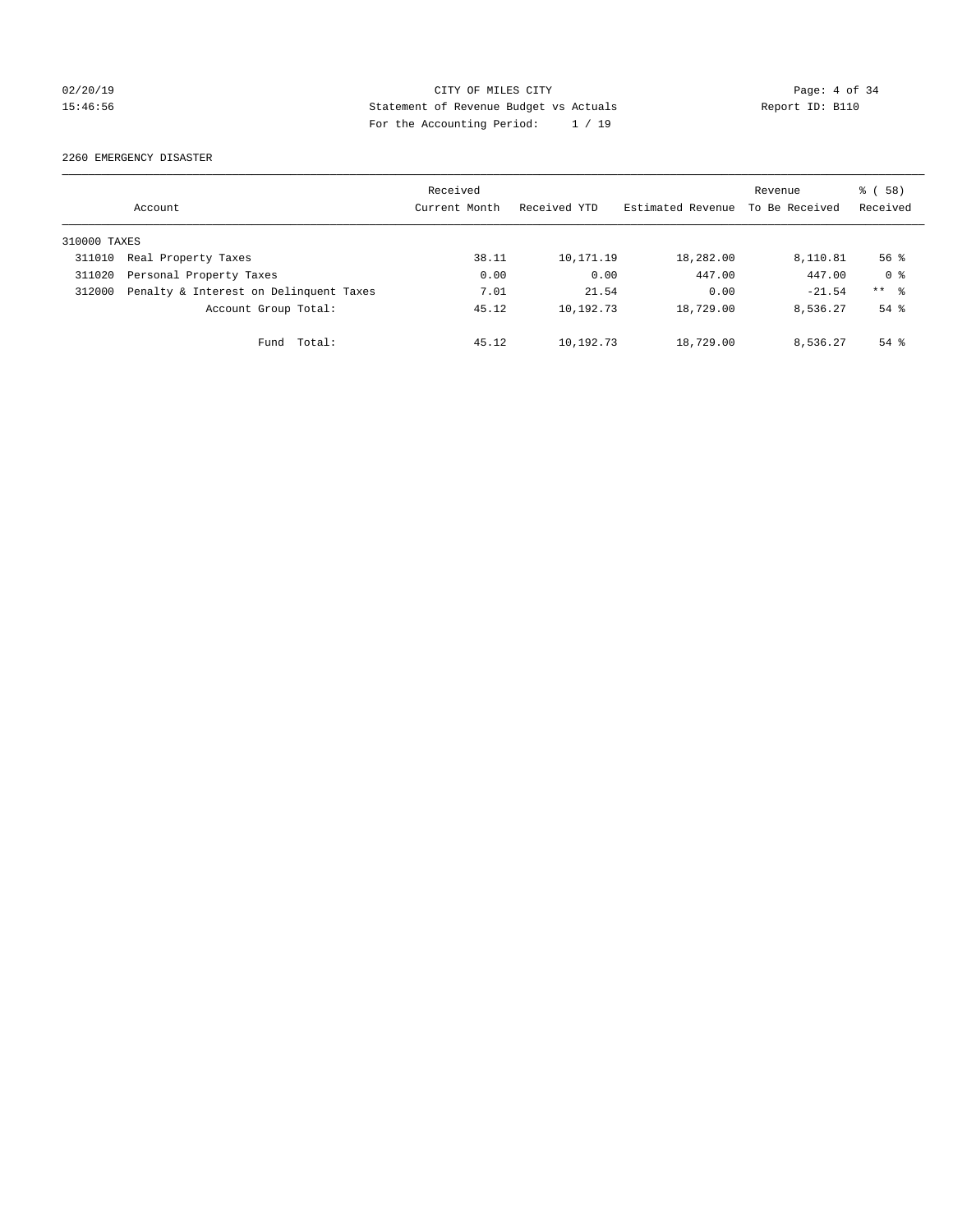# 02/20/19 **Page: 5 of 34 CITY OF MILES CITY CITY Page: 5 of 34** 15:46:56 Statement of Revenue Budget vs Actuals Report ID: B110 For the Accounting Period: 1 / 19

2270 Health

| Account                                | Received<br>Current Month | Received YTD | Estimated Revenue | Revenue<br>To Be Received | 8 ( 58 )<br>Received |
|----------------------------------------|---------------------------|--------------|-------------------|---------------------------|----------------------|
| 380000 OTHER FINANCING SOURCES         |                           |              |                   |                           |                      |
| Interfund Operating Transfer<br>383000 | 0.00                      | 13,700.00    | 13,700.00         | 0.00                      | $100*$               |
| Account Group Total:                   | 0.00                      | 13,700.00    | 13,700.00         | 0.00                      | $100*$               |
| Total:<br>Fund                         | 0.00                      | 13,700.00    | 13,700.00         | 0.00                      | $100*$               |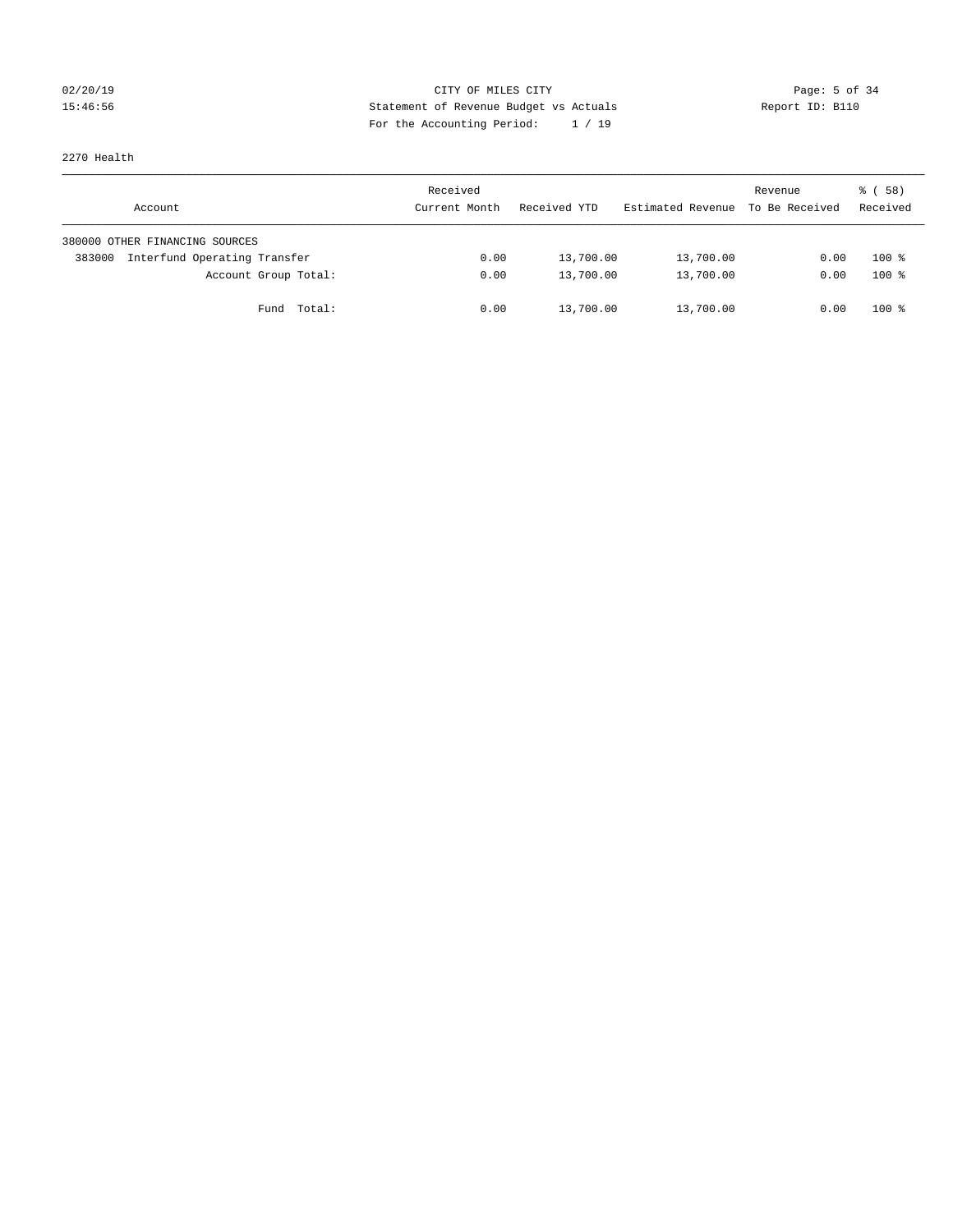# 02/20/19 CITY OF MILES CITY Page: 6 of 34 15:46:56 Statement of Revenue Budget vs Actuals Report ID: B110 For the Accounting Period: 1 / 19

### 2310 TIFD-Downtown

|              |                                        | Received      |              |                   | Revenue        | % (58)              |
|--------------|----------------------------------------|---------------|--------------|-------------------|----------------|---------------------|
|              | Account                                | Current Month | Received YTD | Estimated Revenue | To Be Received | Received            |
| 310000 TAXES |                                        |               |              |                   |                |                     |
| 311010       | Real Property Taxes                    | 142.98        | 34,099.39    | 40,000.00         | 5,900.61       | $85$ %              |
| 311020       | Personal Property Taxes                | 148.64        | 246.66       | 0.00              | $-246.66$      | $***$ $ -$          |
| 312000       | Penalty & Interest on Delinquent Taxes | 0.81          | 31.94        | 0.00              | $-31.94$       | $***$ $\approx$     |
|              | Account Group Total:                   | 292.43        | 34, 377.99   | 40,000.00         | 5,622.01       | 86 %                |
|              | 370000 INVESTMENT EARNINGS             |               |              |                   |                |                     |
| 371010       | Investment Earnings                    | 0.00          | 154.28       | 0.00              | $-154.28$      | $***$ $\frac{6}{3}$ |
|              | Account Group Total:                   | 0.00          | 154.28       | 0.00              | $-154.28$      | $***$ $\approx$     |
|              | Total:<br>Fund                         | 292.43        | 34,532.27    | 40,000.00         | 5,467.73       | 86 <sup>8</sup>     |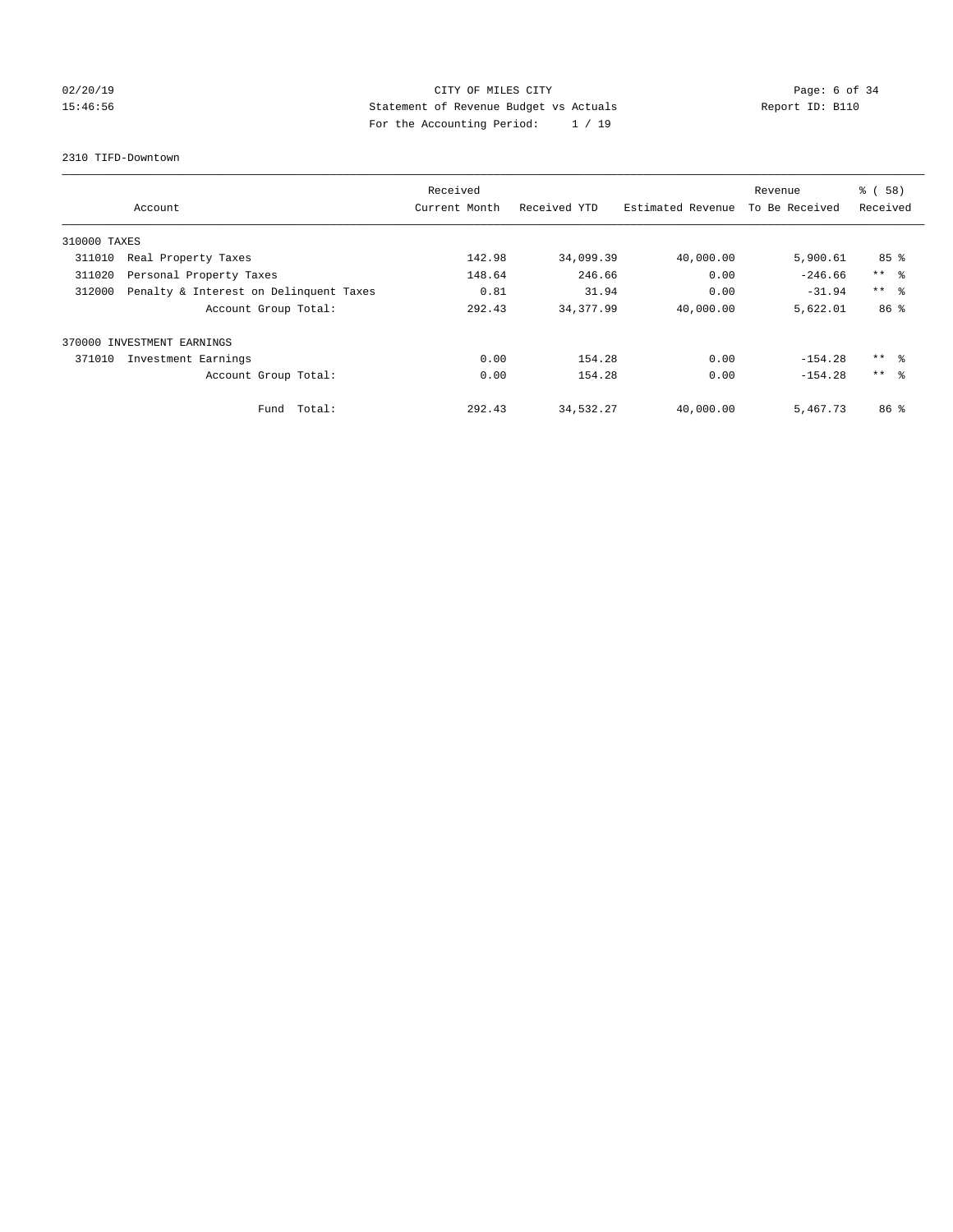# 02/20/19 CITY OF MILES CITY Page: 7 of 34 15:46:56 Statement of Revenue Budget vs Actuals Report ID: B110 For the Accounting Period: 1 / 19

2372 Permissive Medical Levy

|              | Account                                | Received<br>Current Month | Received YTD | Estimated Revenue | Revenue<br>To Be Received | 8 ( 58 )<br>Received |
|--------------|----------------------------------------|---------------------------|--------------|-------------------|---------------------------|----------------------|
| 310000 TAXES |                                        |                           |              |                   |                           |                      |
| 311010       | Real Property Taxes                    | 884.54                    | 124,693.99   | 219,172.00        | 94,478.01                 | $57$ $\frac{6}{3}$   |
| 311020       | Personal Property Taxes                | 50.61                     | 393.14       | 5,352.00          | 4,958.86                  | 7 %                  |
| 312000       | Penalty & Interest on Delinquent Taxes | 24.55                     | 75.39        | 0.00              | $-75.39$                  | ** 8                 |
|              | Account Group Total:                   | 959.70                    | 125, 162.52  | 224,524.00        | 99, 361, 48               | 56 <sup>8</sup>      |
|              | Fund Total:                            | 959.70                    | 125,162.52   | 224,524.00        | 99,361.48                 | $56$ $\frac{6}{3}$   |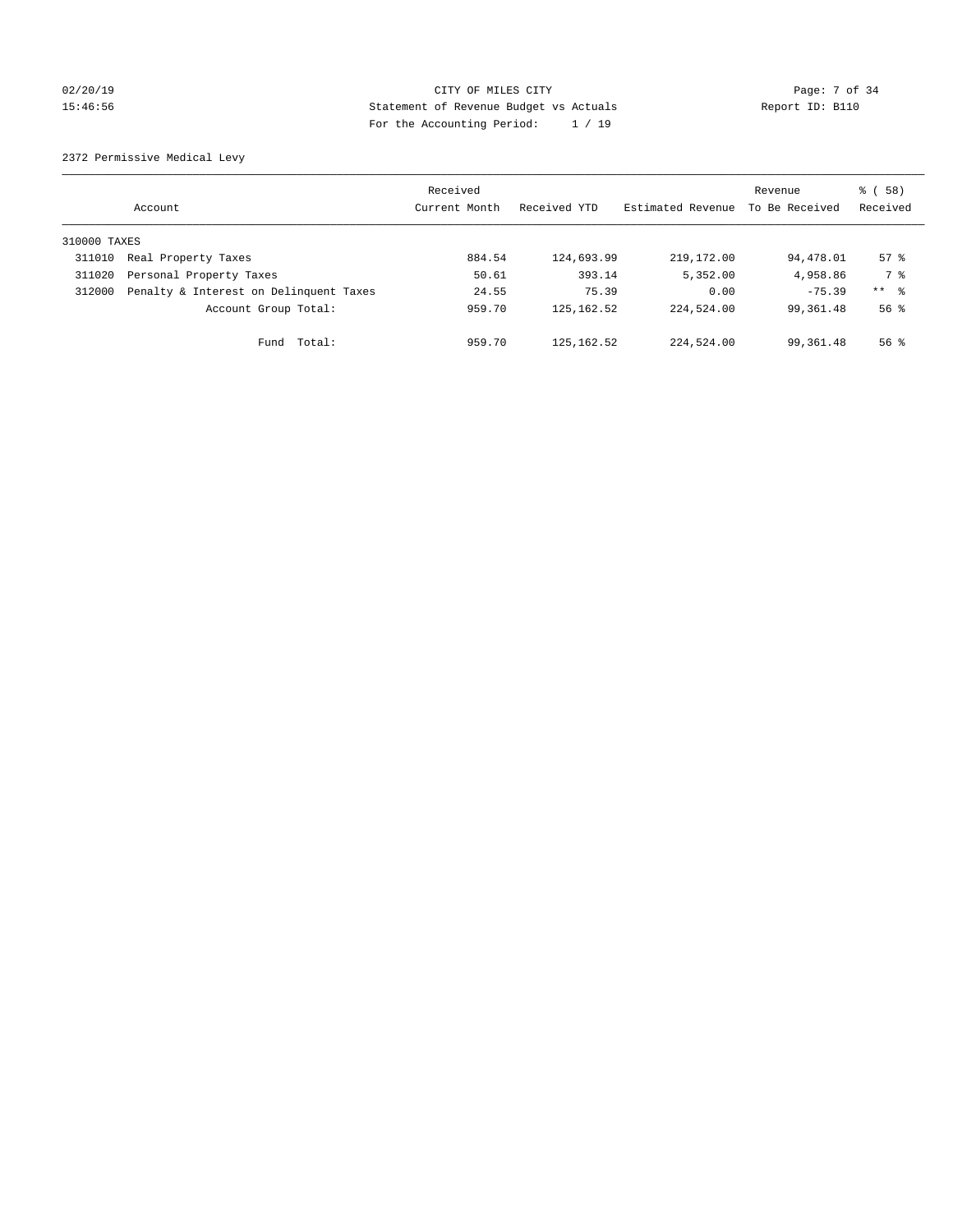# 02/20/19 CITY OF MILES CITY Page: 8 of 34 15:46:56 Statement of Revenue Budget vs Actuals Report ID: B110 For the Accounting Period: 1 / 19

### 2390 DRUG FORFEITURE

| Account                      | Received<br>Current Month | Received YTD | Estimated Revenue | Revenue<br>To Be Received | 8 ( 58 )<br>Received |
|------------------------------|---------------------------|--------------|-------------------|---------------------------|----------------------|
| 350000 FINES AND FORFEITURES |                           |              |                   |                           |                      |
| Drug Forfeitures<br>351013   | 1,600.00                  | 1,600.00     | 3,000.00          | 1,400.00                  | $53$ $%$             |
| Account Group Total:         | 1,600.00                  | 1,600.00     | 3,000.00          | 1,400.00                  | $53$ $%$             |
| Fund Total:                  | 1,600.00                  | 1,600.00     | 3,000.00          | 1,400.00                  | $53*$                |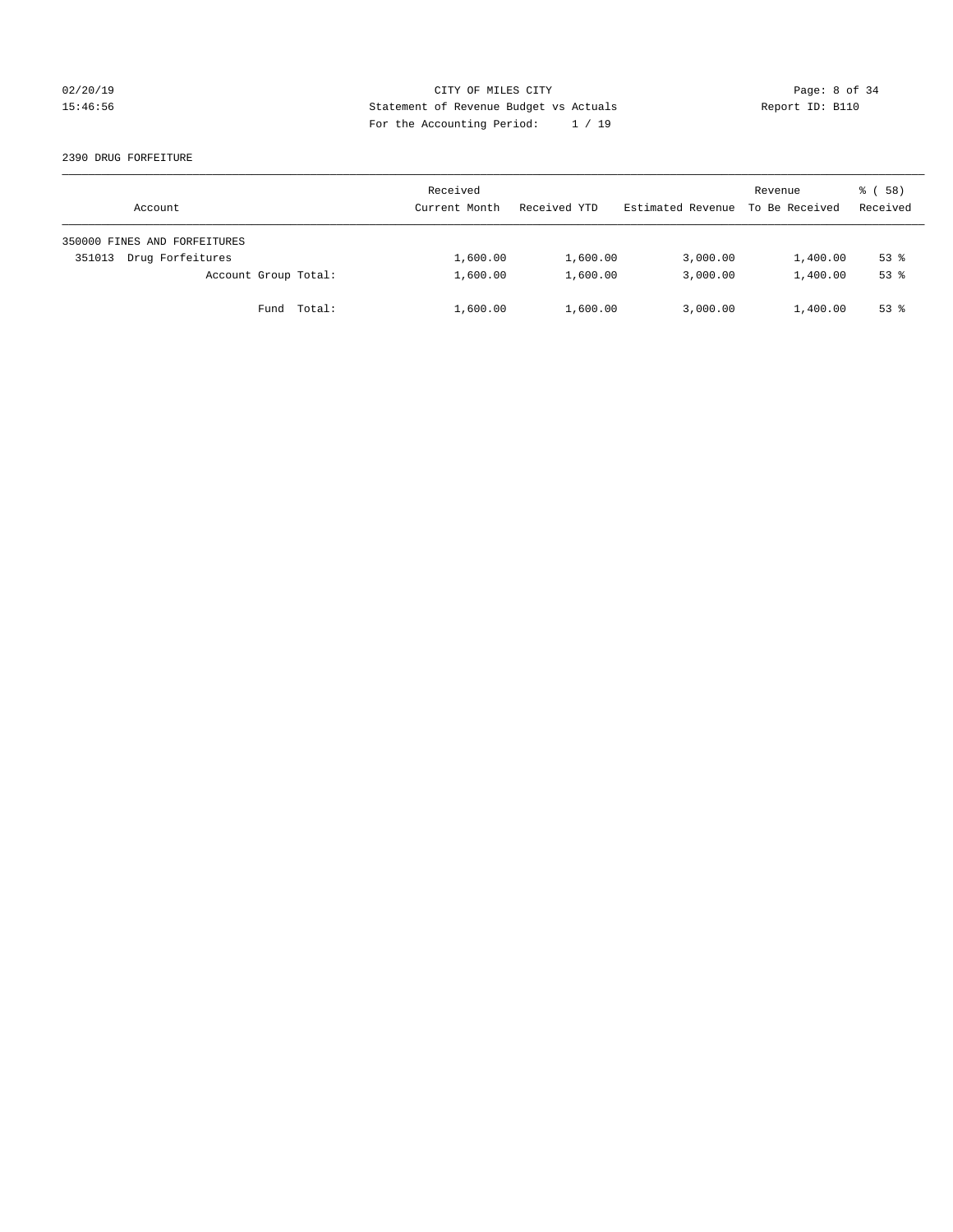# 02/20/19 CITY OF MILES CITY Page: 9 of 34 15:46:56 Statement of Revenue Budget vs Actuals Report ID: B110 For the Accounting Period: 1 / 19

### 2394 BUILDING CODE ENFORCEMENT

| Account                              | Received<br>Current Month | Received YTD | Estimated Revenue | Revenue<br>To Be Received | 8 ( 58 )<br>Received |
|--------------------------------------|---------------------------|--------------|-------------------|---------------------------|----------------------|
| 320000 LICENSES AND PERMITS          |                           |              |                   |                           |                      |
| Building & Related Permits<br>323010 | 2,980.05                  | 68,043.54    | 145,600.00        | 77,556.46                 | 47.8                 |
| Account Group Total:                 | 2,980.05                  | 68,043.54    | 145,600.00        | 77,556.46                 | $47*$                |
| Fund Total:                          | 2,980.05                  | 68,043.54    | 145,600.00        | 77,556.46                 | $47*$                |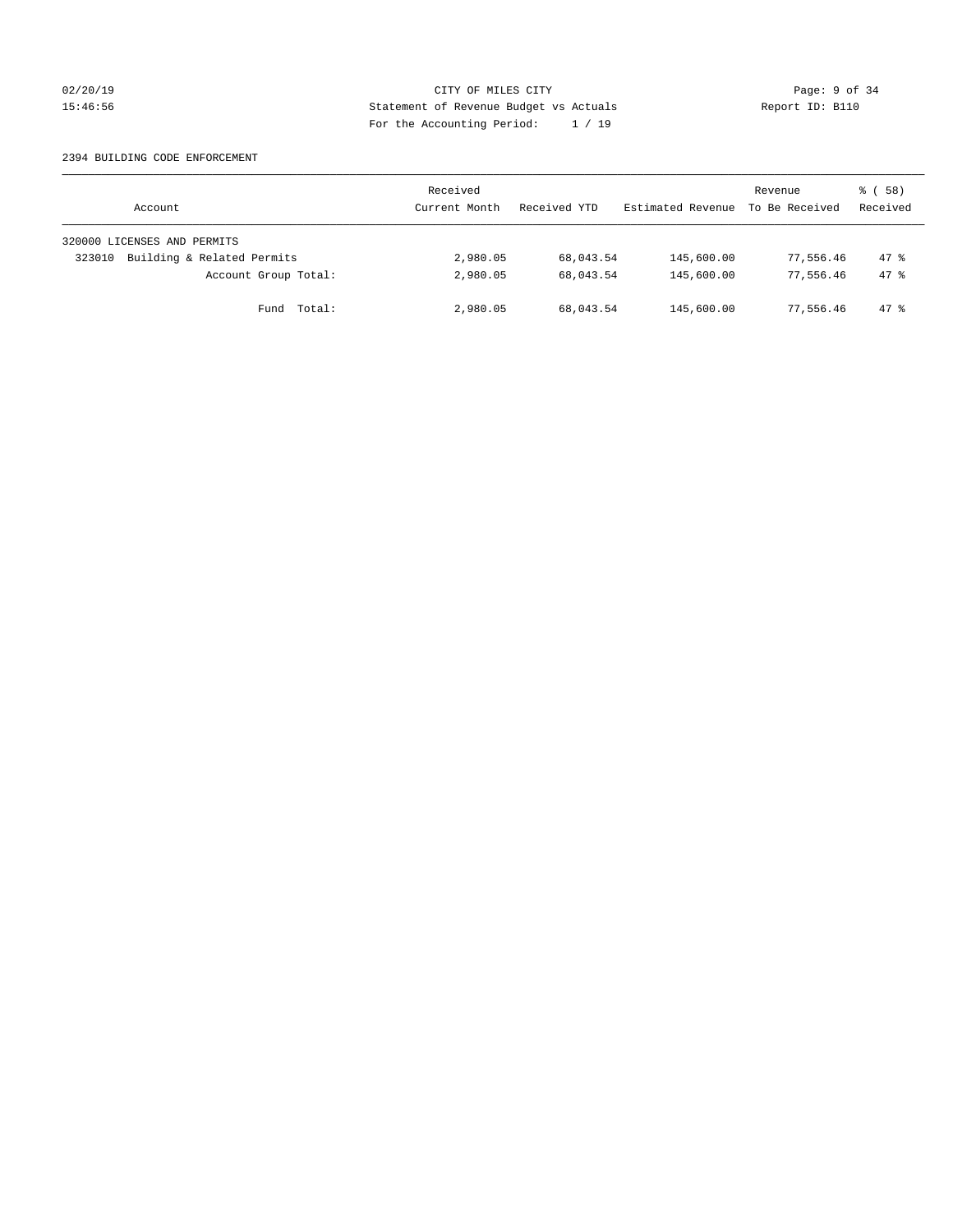# 02/20/19 **Page: 10 of 34** CITY OF MILES CITY **Page: 10 of 34** 15:46:56 Statement of Revenue Budget vs Actuals Report ID: B110 For the Accounting Period: 1 / 19

2400 LTG M D#165-(Gen City)

|              | Account                                  | Received<br>Current Month | Received YTD | Estimated Revenue | Revenue<br>To Be Received | % (58)<br>Received |
|--------------|------------------------------------------|---------------------------|--------------|-------------------|---------------------------|--------------------|
| 310000 TAXES |                                          |                           |              |                   |                           |                    |
| 311010       | Real Property Taxes                      | 0.00                      | $-51.99$     | 0.00              | 51.99                     | $***$ $ -$         |
|              | Account Group Total:                     | 0.00                      | $-51.99$     | 0.00              | 51.99                     | $***$ $ -$         |
|              | 360000 MISCELLANEOUS REVENUE             |                           |              |                   |                           |                    |
| 363010       | Maintenance Assessments                  | 802.77                    | 132,045.94   | 214,301.00        | 82,255.06                 | 62 %               |
| 363040       | Penalty & Interest on Deling Assessments | 12.34                     | 327.56       | 500.00            | 172.44                    | 66 %               |
|              | Account Group Total:                     | 815.11                    | 132, 373.50  | 214,801.00        | 82,427.50                 | $62$ $%$           |
|              | 370000 INVESTMENT EARNINGS               |                           |              |                   |                           |                    |
| 371010       | Investment Earnings                      | 0.00                      | 277.69       | 100.00            | $-177.69$                 | $278$ $%$          |
|              | Account Group Total:                     | 0.00                      | 277.69       | 100.00            | $-177.69$                 | $278$ $%$          |
|              | Total:<br>Fund                           | 815.11                    | 132,599.20   | 214,901.00        | 82,301.80                 | 62 %               |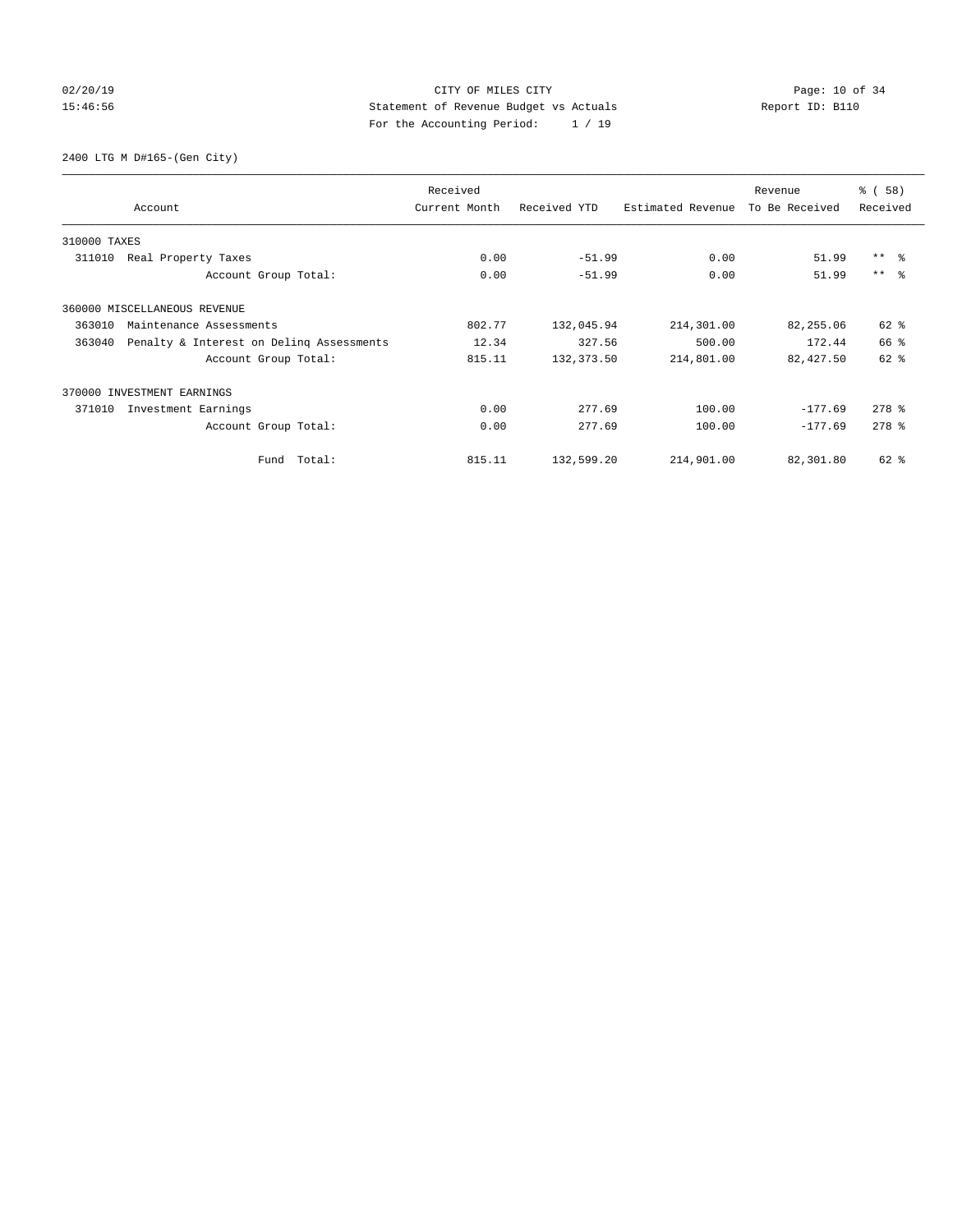# 02/20/19 **Page: 11 of 34** CITY OF MILES CITY **Page: 11 of 34** 15:46:56 Statement of Revenue Budget vs Actuals Report ID: B110 For the Accounting Period: 1 / 19

2420 LTG M D#167-(MilesAddn Etc)

|                                                    | Received      |              |                   | Revenue        | % (58)    |
|----------------------------------------------------|---------------|--------------|-------------------|----------------|-----------|
| Account                                            | Current Month | Received YTD | Estimated Revenue | To Be Received | Received  |
| 360000 MISCELLANEOUS REVENUE                       |               |              |                   |                |           |
| 363010<br>Maintenance Assessments                  | 0.00          | 18,388.21    | 31,875.00         | 13,486.79      | 58 %      |
| Penalty & Interest on Deling Assessments<br>363040 | 0.00          | 24.23        | 100.00            | 75.77          | $24$ $%$  |
| Account Group Total:                               | 0.00          | 18, 412. 44  | 31,975.00         | 13,562.56      | 58 %      |
| 370000 INVESTMENT EARNINGS                         |               |              |                   |                |           |
| 371010<br>Investment Earnings                      | 0.00          | 56.61        | 55.00             | $-1.61$        | $103$ $%$ |
| Account Group Total:                               | 0.00          | 56.61        | 55.00             | $-1.61$        | $103$ %   |
| Total:<br>Fund                                     | 0.00          | 18,469.05    | 32,030.00         | 13,560.95      | 58 %      |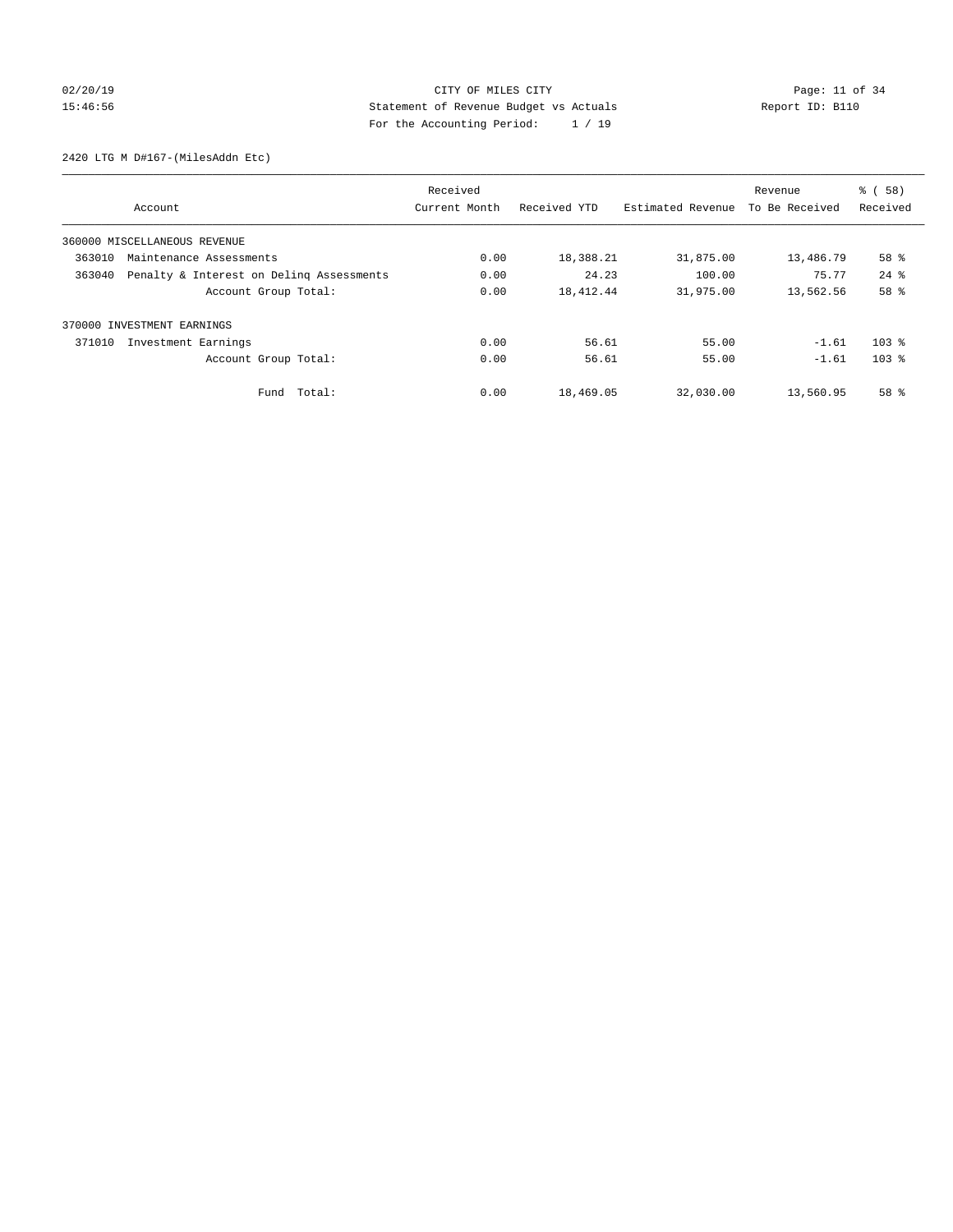# 02/20/19 **Page: 12 of 34** CITY OF MILES CITY **Page: 12 of 34** 15:46:56 Statement of Revenue Budget vs Actuals Report ID: B110 For the Accounting Period: 1 / 19

2430 LTG M D#171-(Balsam Est)

|                                                    | Received      |              |                   | Revenue        | % (58)             |
|----------------------------------------------------|---------------|--------------|-------------------|----------------|--------------------|
| Account                                            | Current Month | Received YTD | Estimated Revenue | To Be Received | Received           |
| 360000 MISCELLANEOUS REVENUE                       |               |              |                   |                |                    |
| 363010<br>Maintenance Assessments                  | 0.00          | 2,876.40     | 5,037.00          | 2,160.60       | $57*$              |
| Penalty & Interest on Deling Assessments<br>363040 | 0.00          | 0.39         | 5.00              | 4.61           | 8 %                |
| Account Group Total:                               | 0.00          | 2,876.79     | 5,042.00          | 2, 165.21      | 57 <sup>8</sup>    |
| 370000 INVESTMENT EARNINGS                         |               |              |                   |                |                    |
| 371010<br>Investment Earnings                      | 0.00          | 12.25        | 10.00             | $-2.25$        | $123$ $%$          |
| Account Group Total:                               | 0.00          | 12.25        | 10.00             | $-2.25$        | $123$ $%$          |
| Total:<br>Fund                                     | 0.00          | 2,889.04     | 5,052.00          | 2,162.96       | $57$ $\frac{6}{3}$ |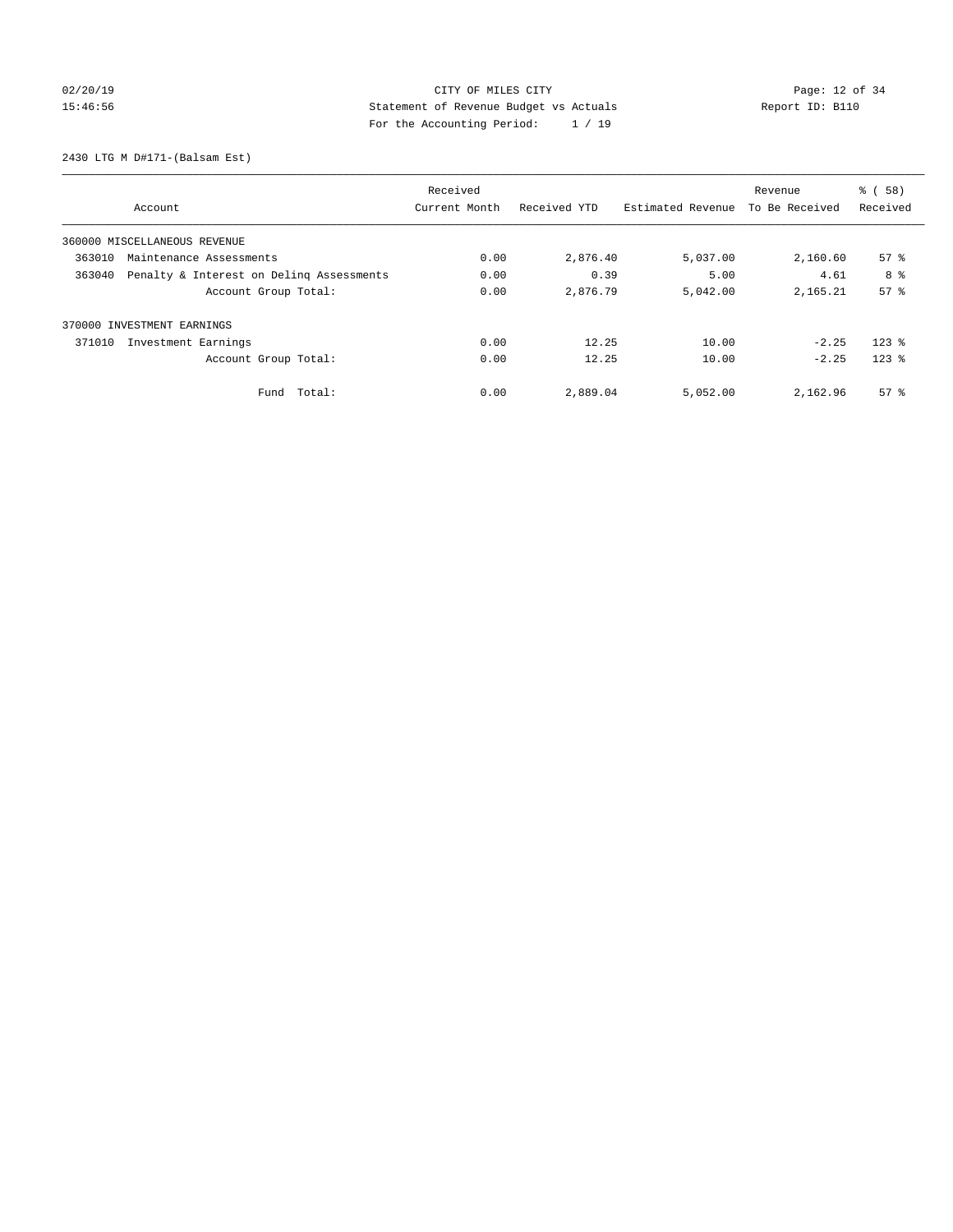# 02/20/19 **Page: 13 of 34** CITY OF MILES CITY **Page: 13 of 34** 15:46:56 Statement of Revenue Budget vs Actuals Report ID: B110 For the Accounting Period: 1 / 19

2440 LTG M D#172-(Main Str)

|        |                                          | Received      |              |                   | Revenue        | % (58)   |
|--------|------------------------------------------|---------------|--------------|-------------------|----------------|----------|
|        | Account                                  | Current Month | Received YTD | Estimated Revenue | To Be Received | Received |
|        | 360000 MISCELLANEOUS REVENUE             |               |              |                   |                |          |
| 363010 | Maintenance Assessments                  | 110.05        | 13,965.87    | 22,372.00         | 8,406.13       | 62 %     |
| 363040 | Penalty & Interest on Deling Assessments | 1.69          | 24.33        | 100.00            | 75.67          | $24$ $%$ |
|        | Account Group Total:                     | 111.74        | 13,990.20    | 22,472.00         | 8,481.80       | $62$ $%$ |
|        | 370000 INVESTMENT EARNINGS               |               |              |                   |                |          |
| 371010 | Investment Earnings                      | 0.00          | 24.77        | 50.00             | 25.23          | $50*$    |
|        | Account Group Total:                     | 0.00          | 24.77        | 50.00             | 25.23          | $50*$    |
|        | Fund Total:                              | 111.74        | 14,014.97    | 22,522.00         | 8,507.03       | 62 %     |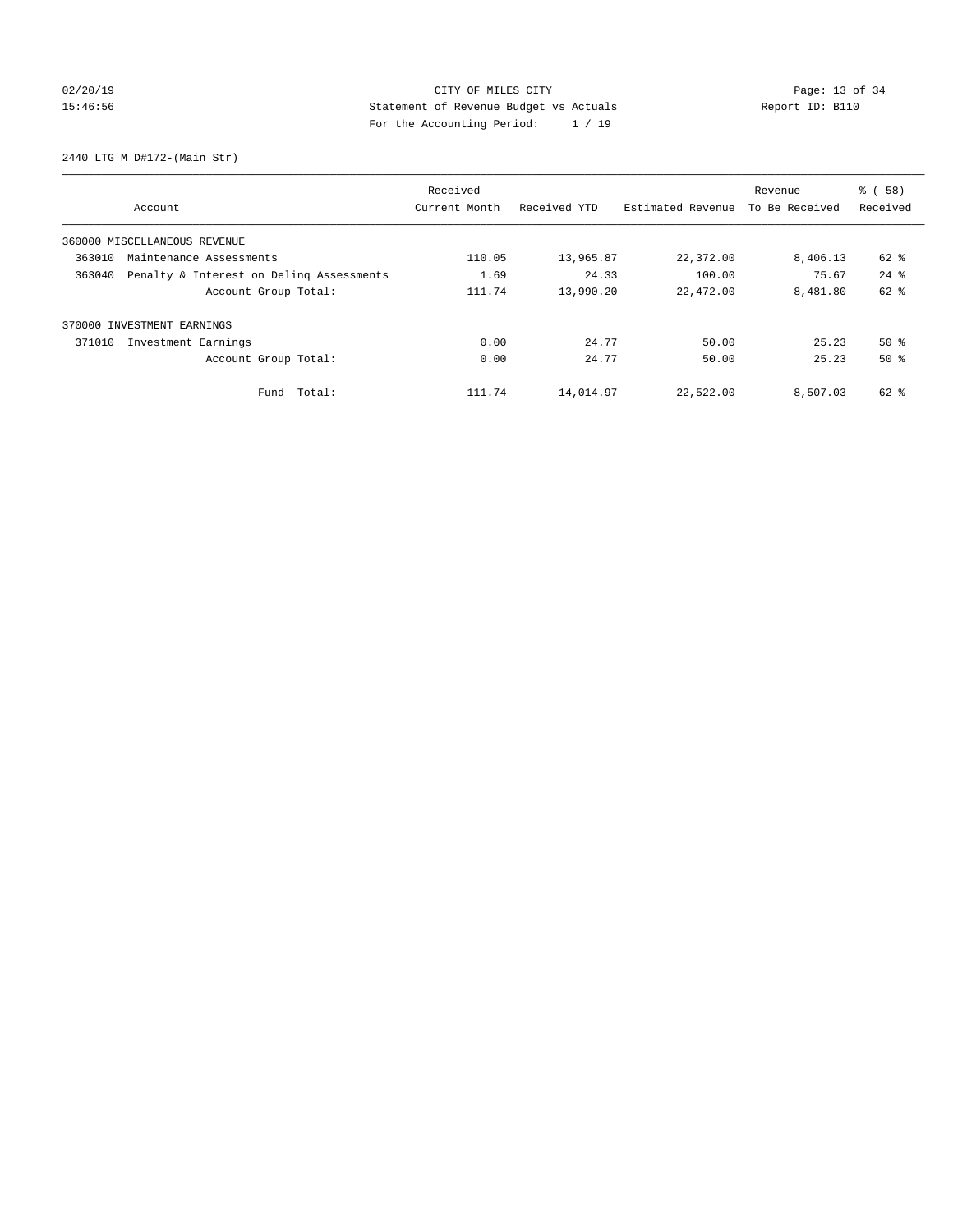# 02/20/19 **Page: 14 of 34** CITY OF MILES CITY **Page: 14 of 34** 15:46:56 Statement of Revenue Budget vs Actuals Report ID: B110 For the Accounting Period: 1 / 19

2450 LTG M D#195-(SG-Trico)

|        |                                          | Received      |              |                   | Revenue        | % (58)          |
|--------|------------------------------------------|---------------|--------------|-------------------|----------------|-----------------|
|        | Account                                  | Current Month | Received YTD | Estimated Revenue | To Be Received | Received        |
|        | 360000 MISCELLANEOUS REVENUE             |               |              |                   |                |                 |
| 363010 | Maintenance Assessments                  | 0.00          | 2,939.74     | 5,338.00          | 2,398.26       | 55 <sup>8</sup> |
| 363040 | Penalty & Interest on Deling Assessments | 0.00          | 2.51         | 10.00             | 7.49           | $25$ $%$        |
|        | Account Group Total:                     | 0.00          | 2,942.25     | 5,348.00          | 2,405.75       | 55%             |
|        | 370000 INVESTMENT EARNINGS               |               |              |                   |                |                 |
| 371010 | Investment Earnings                      | 0.00          | 17.61        | 10.00             | $-7.61$        | $176$ %         |
|        | Account Group Total:                     | 0.00          | 17.61        | 10.00             | $-7.61$        | $176$ %         |
|        | Fund Total:                              | 0.00          | 2,959.86     | 5,358.00          | 2,398.14       | 55 <sup>8</sup> |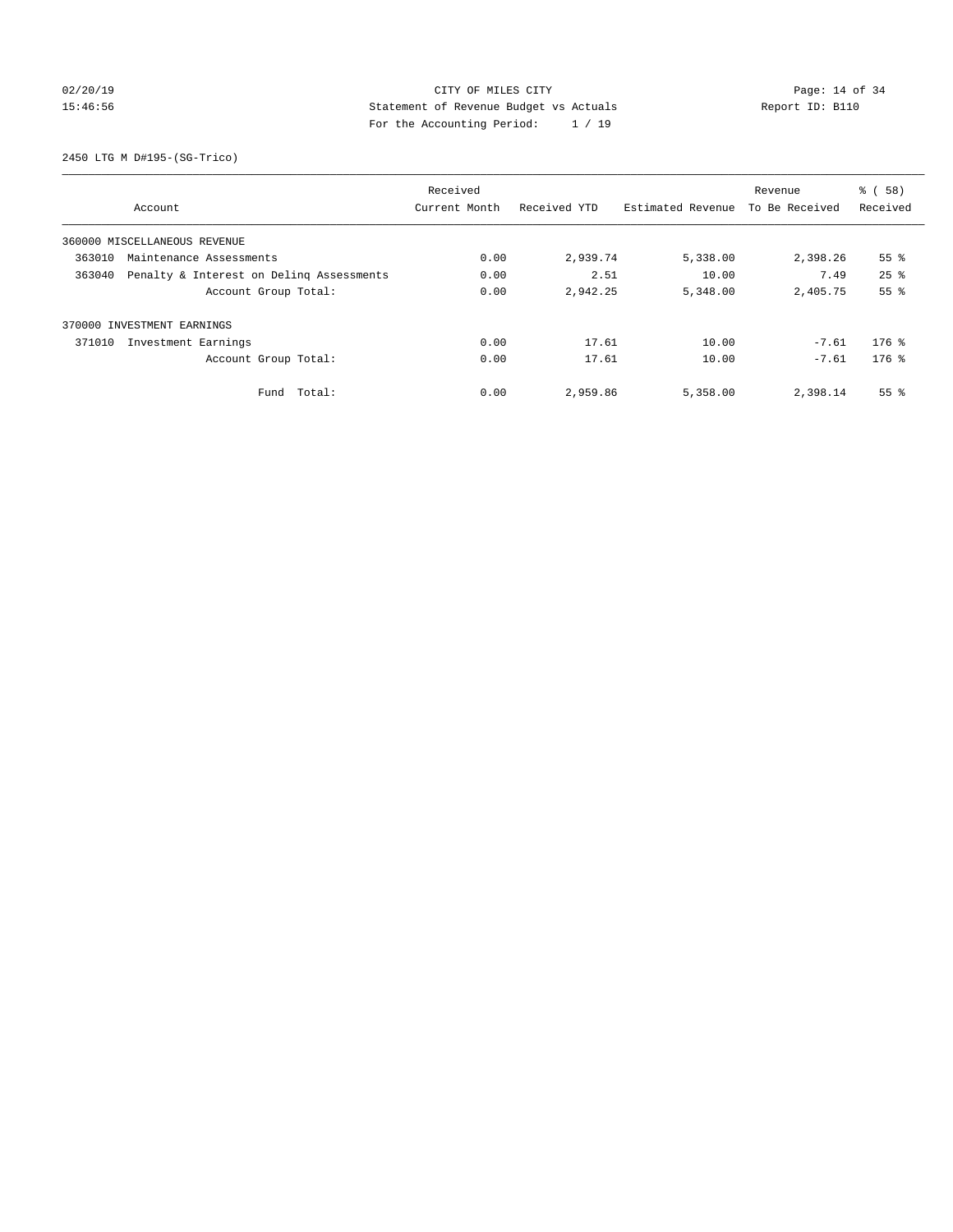# 02/20/19 **Page: 15 of 34** CITY OF MILES CITY **CITY Page: 15 of 34** 15:46:56 Statement of Revenue Budget vs Actuals Report ID: B110 For the Accounting Period: 1 / 19

2470 LTG M D#202-(SG-MDU&NV)

|        |                                          | Received      |              |                   | Revenue        | % (58)          |
|--------|------------------------------------------|---------------|--------------|-------------------|----------------|-----------------|
|        | Account                                  | Current Month | Received YTD | Estimated Revenue | To Be Received | Received        |
|        | 360000 MISCELLANEOUS REVENUE             |               |              |                   |                |                 |
| 363010 | Maintenance Assessments                  | 0.00          | 5,080.25     | 8,622.00          | 3,541.75       | 59%             |
| 363040 | Penalty & Interest on Deling Assessments | 0.00          | 22.14        | 20.00             | $-2.14$        | $111*$          |
|        | Account Group Total:                     | 0.00          | 5,102.39     | 8,642.00          | 3,539.61       | 59 %            |
|        | 370000 INVESTMENT EARNINGS               |               |              |                   |                |                 |
| 371010 | Investment Earnings                      | 0.00          | 3.02         | 10.00             | 6.98           | $30*$           |
|        | Account Group Total:                     | 0.00          | 3.02         | 10.00             | 6.98           | $30*$           |
|        | Total:<br>Fund                           | 0.00          | 5,105.41     | 8,652.00          | 3,546.59       | 59 <sup>8</sup> |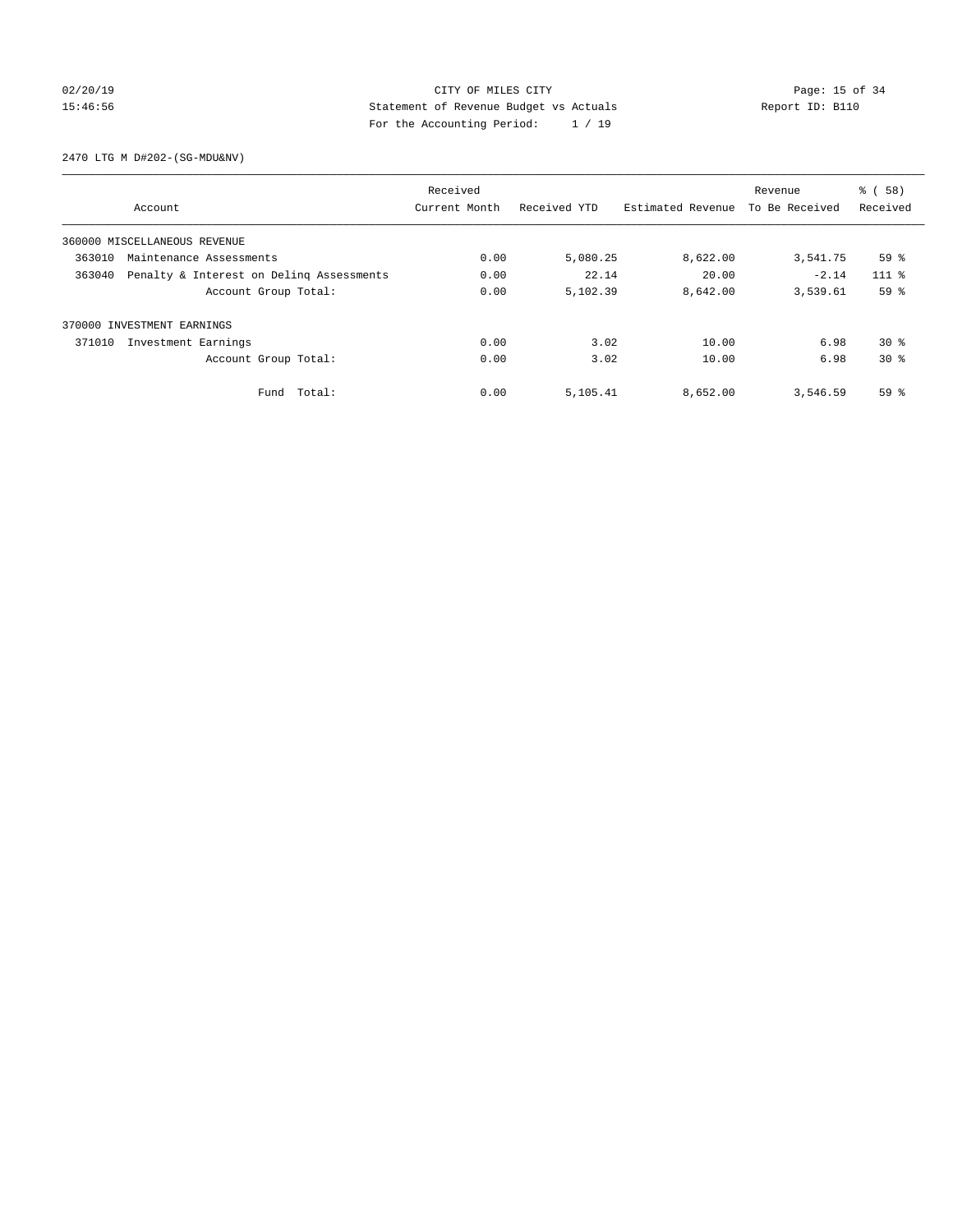# 02/20/19 **Page: 16 of 34** CITY OF MILES CITY **Page: 16 of 34** 15:46:56 Statement of Revenue Budget vs Actuals Report ID: B110 For the Accounting Period: 1 / 19

2480 LTG M M#173-(Milestown Estates)

|        |                                          | Received      |              |                   | Revenue        | % (58)     |
|--------|------------------------------------------|---------------|--------------|-------------------|----------------|------------|
|        | Account                                  | Current Month | Received YTD | Estimated Revenue | To Be Received | Received   |
|        | 360000 MISCELLANEOUS REVENUE             |               |              |                   |                |            |
| 363010 | Maintenance Assessments                  | 0.00          | 1,859.71     | 2,673.00          | 813.29         | 70 %       |
| 363040 | Penalty & Interest on Deling Assessments | 0.00          | 1.44         | 0.00              | $-1.44$        | $***$ $ -$ |
|        | Account Group Total:                     | 0.00          | 1,861.15     | 2,673.00          | 811.85         | 70 %       |
|        | 370000 INVESTMENT EARNINGS               |               |              |                   |                |            |
| 371010 | Investment Earnings                      | 0.00          | 6.63         | 10.00             | 3.37           | 66 %       |
|        | Account Group Total:                     | 0.00          | 6.63         | 10.00             | 3.37           | 66 %       |
|        | Fund Total:                              | 0.00          | 1,867.78     | 2,683.00          | 815.22         | 70 %       |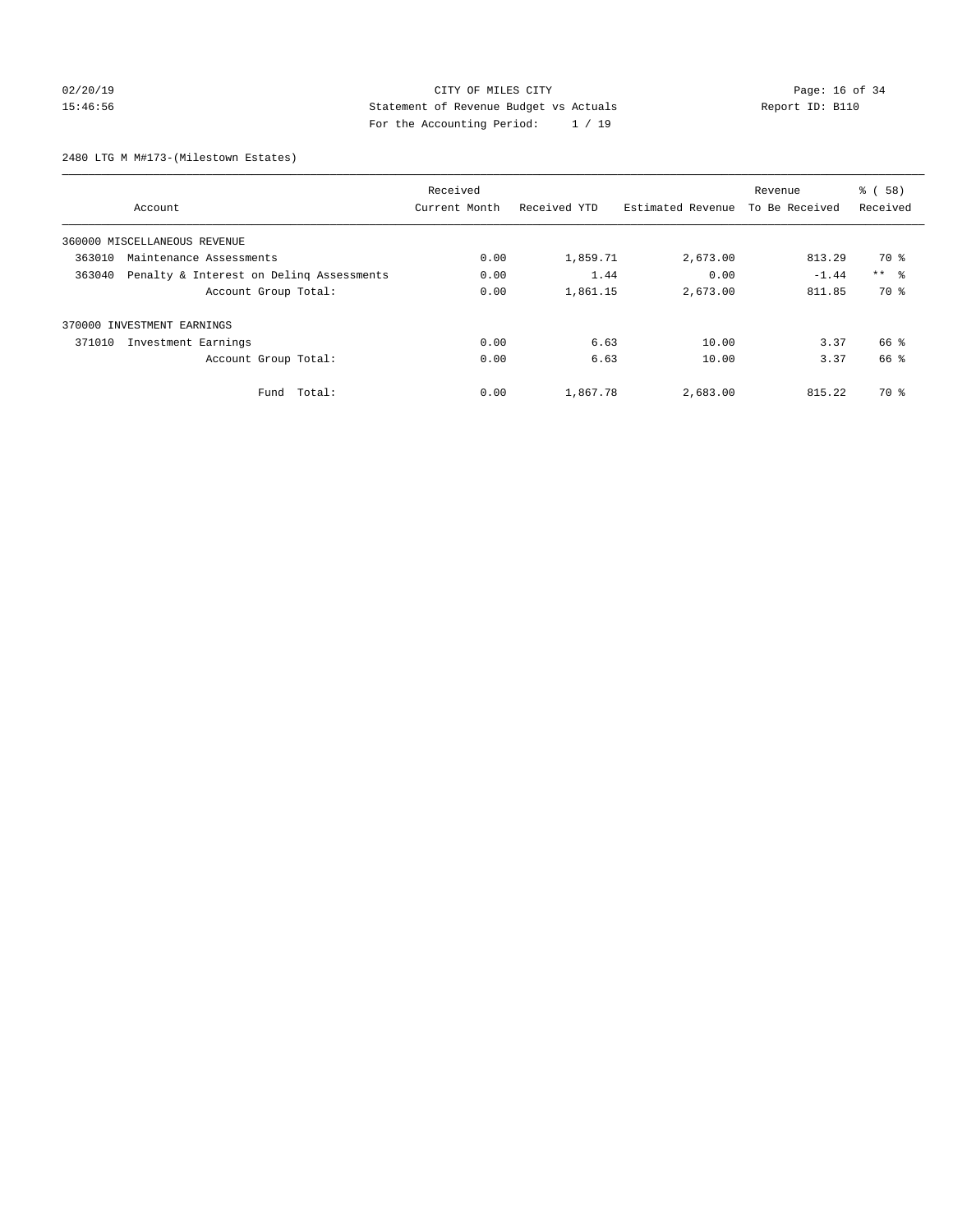# 02/20/19 **Page: 17 of 34** CITY OF MILES CITY **Page: 17 of 34** 15:46:56 Statement of Revenue Budget vs Actuals Report ID: B110 For the Accounting Period: 1 / 19

2510 STR MAINT DIST #204

|              |                                          | Received      |              |                   | Revenue        | % (58)                  |
|--------------|------------------------------------------|---------------|--------------|-------------------|----------------|-------------------------|
|              | Account                                  | Current Month | Received YTD | Estimated Revenue | To Be Received | Received                |
| 310000 TAXES |                                          |               |              |                   |                |                         |
|              | 311010 Real Property Taxes               | 0.00          | $-51.99$     | 0.00              | 51.99          | $***$ $=$               |
|              | Account Group Total:                     | 0.00          | $-51.99$     | 0.00              | 51.99          | $***$ $=$ $\frac{6}{5}$ |
|              | 330000 INTERGOVERNMENTAL REVENUES        |               |              |                   |                |                         |
| 331113       | FEMA -Projects                           | 0.00          | 0.00         | 30,000.00         | 30,000.00      | 0 <sup>8</sup>          |
|              | Account Group Total:                     | 0.00          | 0.00         | 30,000.00         | 30,000.00      | 0 <sup>8</sup>          |
|              | 360000 MISCELLANEOUS REVENUE             |               |              |                   |                |                         |
| 362020       | MISC REVENUE                             | 0.00          | 600.00       | 0.00              | $-600.00$      | $***$ $=$ $\frac{6}{5}$ |
| 363010       | Maintenance Assessments                  | 4,619.95      | 947, 915.03  | 1,570,748.00      | 622,832.97     | 60 %                    |
| 363040       | Penalty & Interest on Deling Assessments | 71.03         | 1,591.53     | 4,000.00          | 2,408.47       | $40*$                   |
|              | Account Group Total:                     | 4,690.98      | 950,106.56   | 1,574,748.00      | 624,641.44     | 60 %                    |
|              | 370000 INVESTMENT EARNINGS               |               |              |                   |                |                         |
| 371010       | Investment Earnings                      | 0.00          | 5,506.86     | 5,000.00          | $-506.86$      | $110*$                  |
|              | Account Group Total:                     | 0.00          | 5,506.86     | 5,000.00          | $-506.86$      | 110 %                   |
|              | 380000 OTHER FINANCING SOURCES           |               |              |                   |                |                         |
|              | 383000 Interfund Operating Transfer      | 0.00          | 42,696.30    | 102,300.00        | 59,603.70      | $42*$                   |
|              | Account Group Total:                     | 0.00          | 42,696.30    | 102,300.00        | 59,603.70      | $42*$                   |
|              | Fund Total:                              | 4,690.98      | 998, 257. 73 | 1,712,048.00      | 713,790.27     | 58 %                    |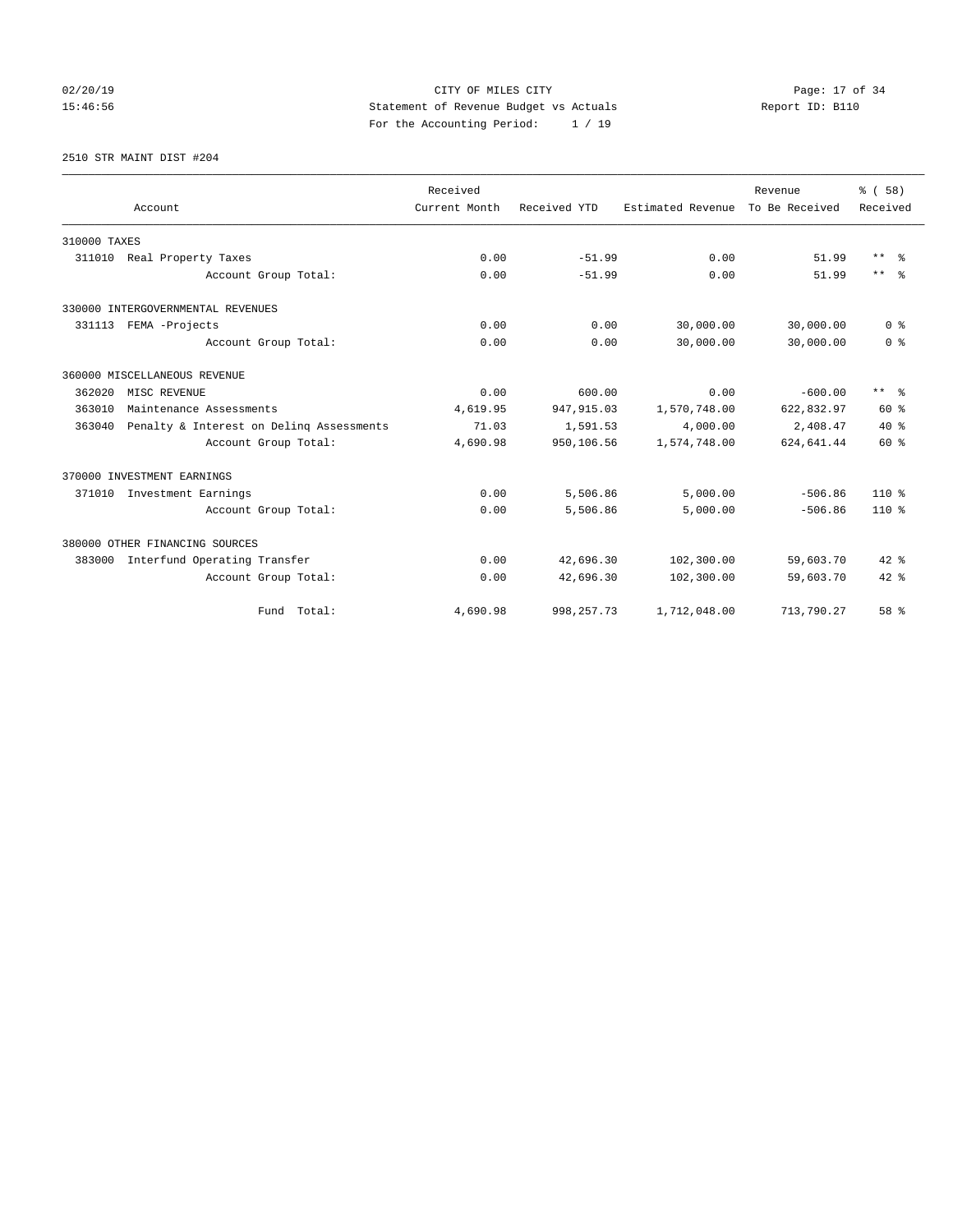02/20/19 **Page: 18 of 34** CITY OF MILES CITY **Page: 18 of 34** 15:46:56 Statement of Revenue Budget vs Actuals Report ID: B110 For the Accounting Period: 1 / 19

2520 STR MAINT DIST #205

|        |                                          | Received      |              |                   | Revenue        | % (58)                  |
|--------|------------------------------------------|---------------|--------------|-------------------|----------------|-------------------------|
|        | Account                                  | Current Month | Received YTD | Estimated Revenue | To Be Received | Received                |
|        | 330000 INTERGOVERNMENTAL REVENUES        |               |              |                   |                |                         |
| 331113 | FEMA -Projects                           | 0.00          | 0.00         | 7,500.00          | 7,500.00       | 0 <sup>8</sup>          |
|        | Account Group Total:                     | 0.00          | 0.00         | 7,500.00          | 7,500.00       | 0 <sup>8</sup>          |
|        | 360000 MISCELLANEOUS REVENUE             |               |              |                   |                |                         |
| 362020 | MISC REVENUE                             | 0.00          | 150.00       | 0.00              | $-150.00$      | $***$ $=$ $\frac{6}{5}$ |
| 363010 | Maintenance Assessments                  | 908.95        | 162,786.92   | 255,571.00        | 92,784.08      | 64 %                    |
| 363040 | Penalty & Interest on Deling Assessments | 13.98         | 457.15       | 1,000.00          | 542.85         | 46%                     |
|        | Account Group Total:                     | 922.93        | 163,394.07   | 256,571.00        | 93, 176.93     | 64 %                    |
|        | 370000 INVESTMENT EARNINGS               |               |              |                   |                |                         |
| 371010 | Investment Earnings                      | 0.00          | 1,677.04     | 400.00            | $-1, 277.04$   | 419 %                   |
|        | Account Group Total:                     | 0.00          | 1,677.04     | 400.00            | $-1, 277.04$   | $419*$                  |
|        | 380000 OTHER FINANCING SOURCES           |               |              |                   |                |                         |
| 383000 | Interfund Operating Transfer             | 0.00          | 42,696.30    | 91,062.00         | 48,365.70      | 47.8                    |
|        | Account Group Total:                     | 0.00          | 42,696.30    | 91,062.00         | 48,365.70      | 47.8                    |
|        | Total:<br>Fund                           | 922.93        | 207, 767.41  | 355,533.00        | 147,765.59     | 58 %                    |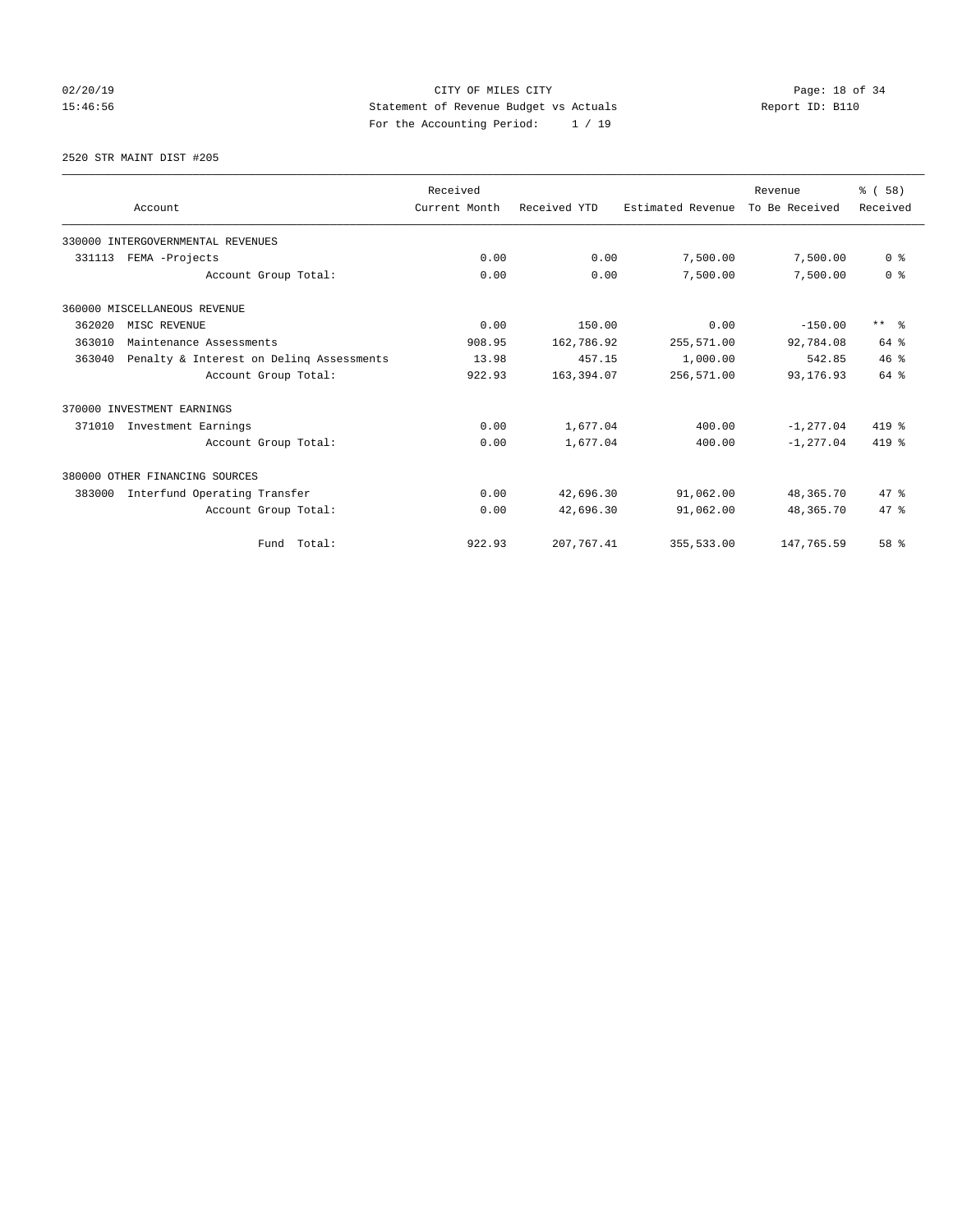# 02/20/19 **Page: 19 of 34** CITY OF MILES CITY **Page: 19 of 34** 15:46:56 Statement of Revenue Budget vs Actuals Report ID: B110 For the Accounting Period: 1 / 19

2540 STR MAINT DIST#207-(MILESTOWN ESTATES)

|        |                                          | Received      |              |                   | Revenue        | % (58)          |
|--------|------------------------------------------|---------------|--------------|-------------------|----------------|-----------------|
|        | Account                                  | Current Month | Received YTD | Estimated Revenue | To Be Received | Received        |
|        | 360000 MISCELLANEOUS REVENUE             |               |              |                   |                |                 |
| 363010 | Maintenance Assessments                  | 0.00          | 3,410.94     | 4,859.00          | 1,448.06       | 70 %            |
| 363040 | Penalty & Interest on Deling Assessments | 0.00          | 6.55         | 0.00              | $-6.55$        | $***$ $\approx$ |
|        | Account Group Total:                     | 0.00          | 3,417.49     | 4,859.00          | 1,441.51       | 70 %            |
| 370000 | INVESTMENT EARNINGS                      |               |              |                   |                |                 |
| 371010 | Investment Earnings                      | 0.00          | 32.79        | 20.00             | $-12.79$       | $164$ %         |
|        | Account Group Total:                     | 0.00          | 32.79        | 20.00             | $-12.79$       | $164$ $%$       |
|        | Total:<br>Fund                           | 0.00          | 3,450.28     | 4,879.00          | 1,428.72       | 71 %            |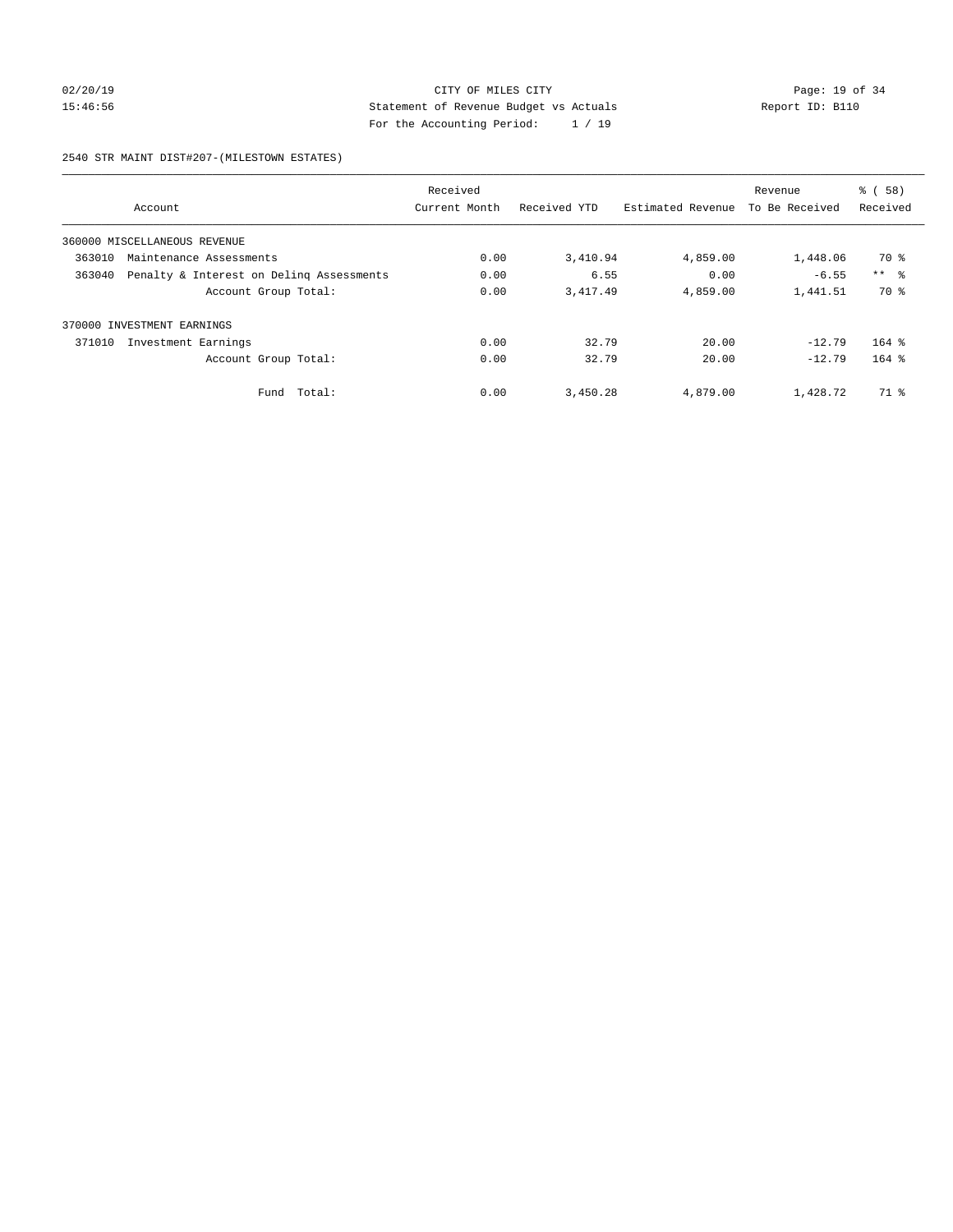# 02/20/19 **Page: 20 of 34** CITY OF MILES CITY **Page: 20 of 34** 15:46:56 Statement of Revenue Budget vs Actuals Report ID: B110 For the Accounting Period: 1 / 19

2701 Fire Grants

|                                   | Received       |              |                   | Revenue        | % (58)         |
|-----------------------------------|----------------|--------------|-------------------|----------------|----------------|
| Account                           | Current Month  | Received YTD | Estimated Revenue | To Be Received | Received       |
| 330000 INTERGOVERNMENTAL REVENUES |                |              |                   |                |                |
| FEMA -Projects<br>331113          | 0.00           | 0.00         | 358,273.00        | 358,273.00     | 0 <sup>8</sup> |
| Account Group Total:              | 0.00           | 0.00         | 358,273.00        | 358, 273, 00   | 0 <sup>8</sup> |
| 360000 MISCELLANEOUS REVENUE      |                |              |                   |                |                |
| 365040<br>DONATIONS-FIRE/AMB      | 0.00           | 0.00         | 300.00            | 300.00         | 0 <sup>8</sup> |
| Sale of Junk or Salvage<br>367000 | 0.00           | 0.00         | 10,000.00         | 10,000.00      | 0 <sup>8</sup> |
| Account Group Total:              | 0.00           | 0.00         | 10,300.00         | 10,300.00      | 0 <sup>8</sup> |
| Fund                              | Total:<br>0.00 | 0.00         | 368,573.00        | 368,573.00     | 0 <sup>8</sup> |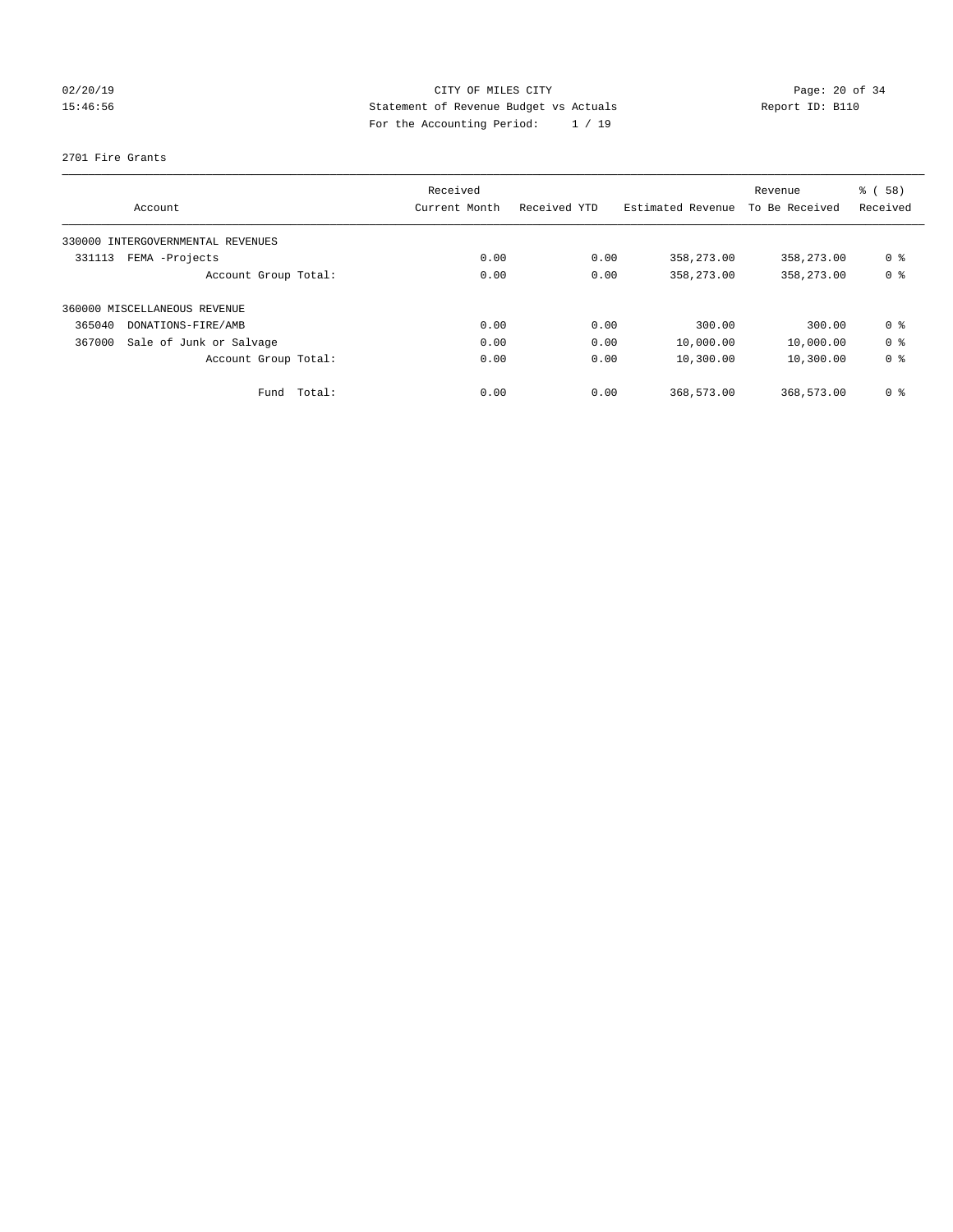# 02/20/19 **Page: 21 of 34** CITY OF MILES CITY **Page: 21 of 34** 15:46:56 Statement of Revenue Budget vs Actuals Report ID: B110 For the Accounting Period: 1 / 19

2820 GAS TAX

| Account                              | Received<br>Current Month | Received YTD | Estimated Revenue | Revenue<br>To Be Received | 8 ( 58 )<br>Received |
|--------------------------------------|---------------------------|--------------|-------------------|---------------------------|----------------------|
| 330000 INTERGOVERNMENTAL REVENUES    |                           |              |                   |                           |                      |
| Gasoline Tax Apportionment<br>335040 | 14,552.93                 | 101,870.51   | 174,635.00        | 72,764.49                 | 58 %                 |
| Account Group Total:                 | 14,552.93                 | 101,870.51   | 174,635.00        | 72,764.49                 | 58 <sup>8</sup>      |
| Fund Total:                          | 14,552.93                 | 101,870.51   | 174,635.00        | 72,764.49                 | 58 %                 |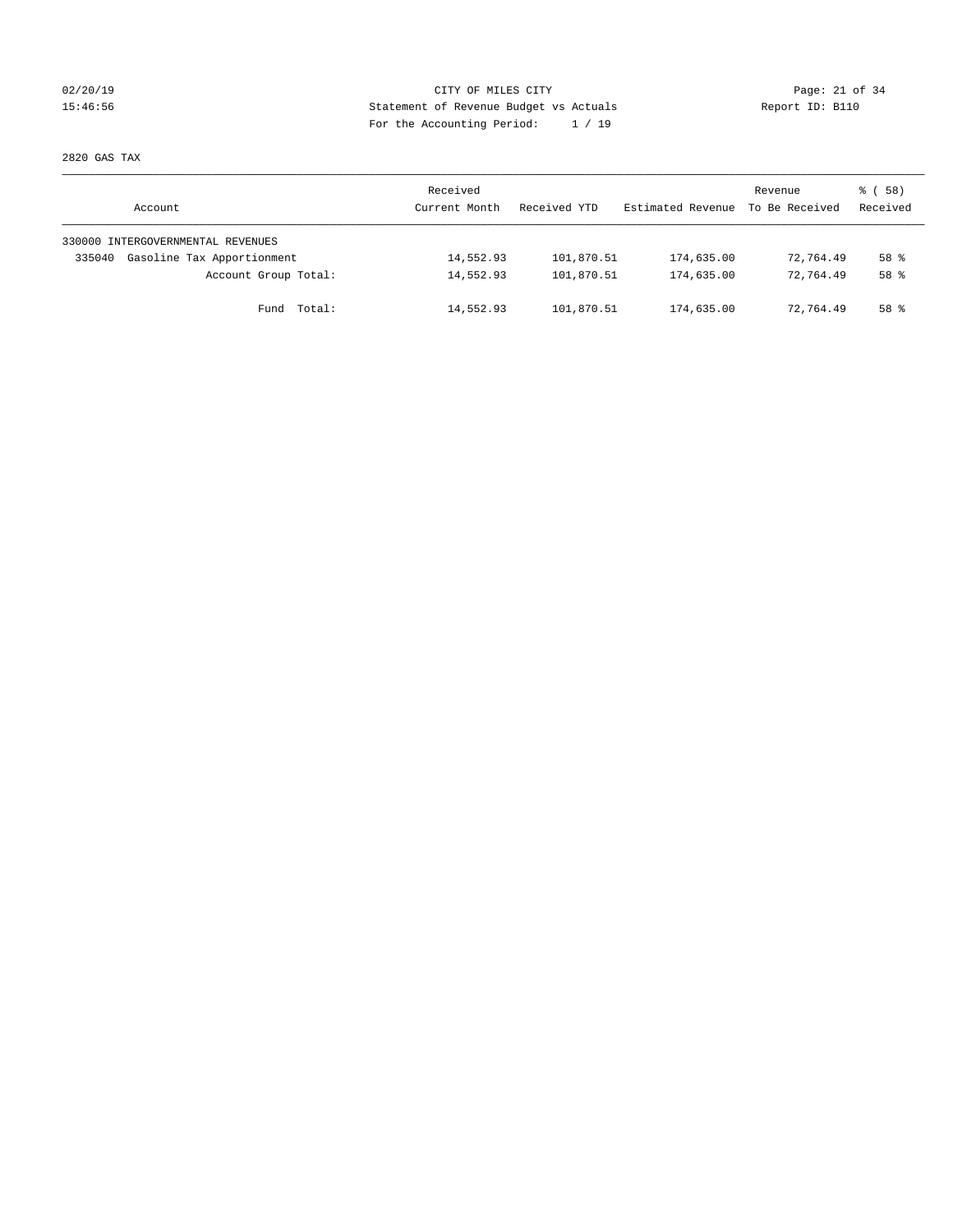# 02/20/19 **Page: 22 of 34** CITY OF MILES CITY **Page: 22 of 34** 15:46:56 Statement of Revenue Budget vs Actuals Report ID: B110 For the Accounting Period: 1 / 19

2821 HB473- Fuel Tax

|                                        | Received      |              |                   | Revenue        | % (58)         |
|----------------------------------------|---------------|--------------|-------------------|----------------|----------------|
| Account                                | Current Month | Received YTD | Estimated Revenue | To Be Received | Received       |
| 330000 INTERGOVERNMENTAL REVENUES      |               |              |                   |                |                |
| 335041<br>HB473                        | 0.00          | 0.00         | 96,938.00         | 96,938.00      | 0 <sup>8</sup> |
| Account Group Total:                   | 0.00          | 0.00         | 96,938.00         | 96,938.00      | 0 <sup>8</sup> |
| 380000 OTHER FINANCING SOURCES         |               |              |                   |                |                |
| Interfund Operating Transfer<br>383000 | 0.00          | 0.00         | 4,847.00          | 4,847.00       | 0 <sup>8</sup> |
| Account Group Total:                   | 0.00          | 0.00         | 4,847.00          | 4,847.00       | 0 <sup>8</sup> |
| Total:<br>Fund                         | 0.00          | 0.00         | 101,785.00        | 101,785.00     | 0 <sup>8</sup> |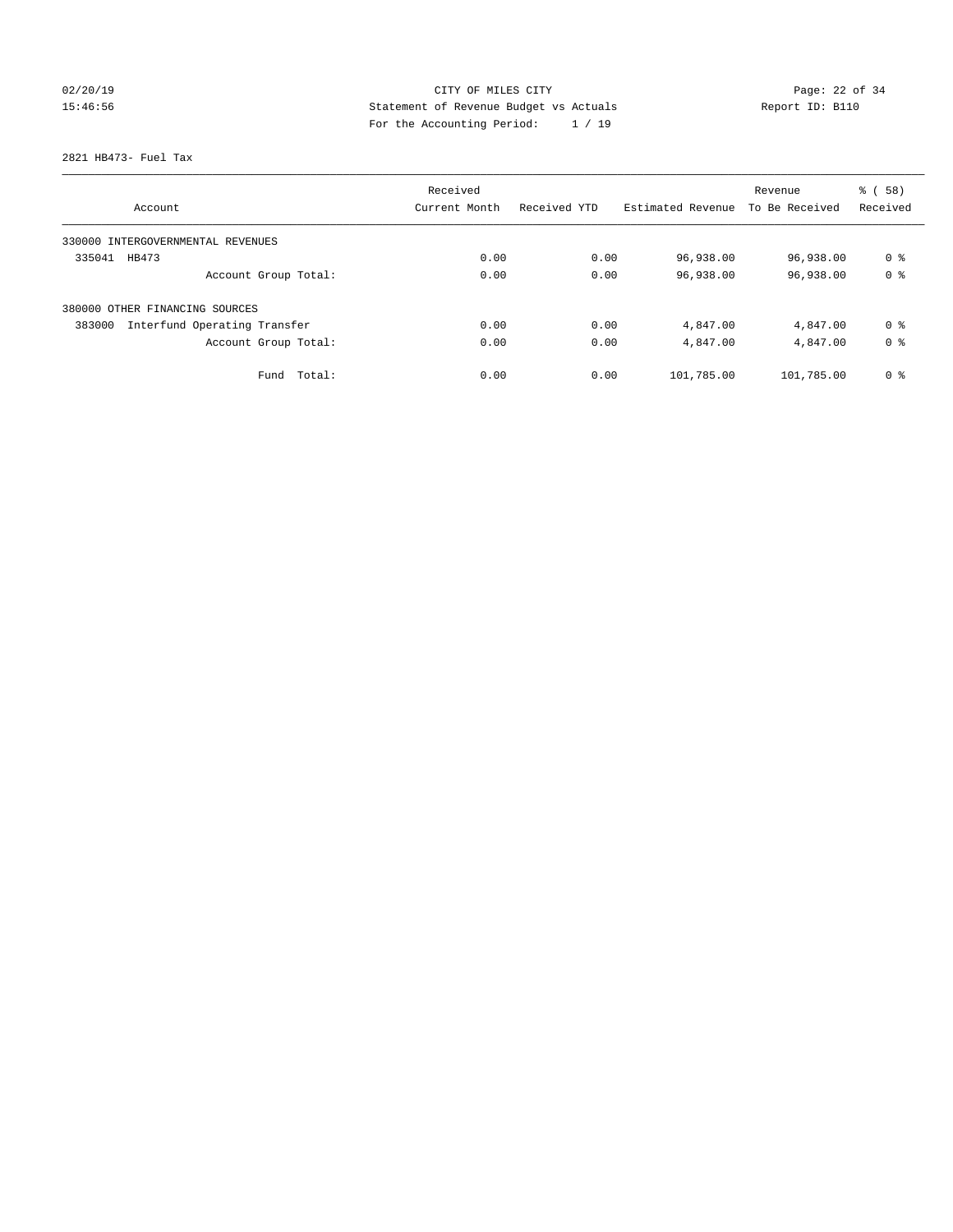# 02/20/19 **Page: 23 of 34** CITY OF MILES CITY **CITY Page: 23 of 34** 15:46:56 Statement of Revenue Budget vs Actuals Report ID: B110 For the Accounting Period: 1 / 19

2850 911 EMERGENCY

|        |                                   |        | Received      |              |                   | Revenue        | % (58)              |
|--------|-----------------------------------|--------|---------------|--------------|-------------------|----------------|---------------------|
|        | Account                           |        | Current Month | Received YTD | Estimated Revenue | To Be Received | Received            |
|        | 330000 INTERGOVERNMENTAL REVENUES |        |               |              |                   |                |                     |
| 335080 | Basic 911 Funds                   |        | 0.00          | 70,316.74    | 63,000.00         | $-7, 316.74$   | 112 %               |
| 335081 | Enhanced 911 Funds                |        | 0.00          | 16,253.19    | 63,000.00         | 46,746.81      | $26$ %              |
| 335082 | 911 - WIRELESS FUNDS              |        | 0.00          | 38,197.63    | 75,000.00         | 36,802.37      | $51$ %              |
|        | Account Group Total:              |        | 0.00          | 124,767.56   | 201,000.00        | 76,232.44      | 62 %                |
|        | 370000 INVESTMENT EARNINGS        |        |               |              |                   |                |                     |
| 371010 | Investment Earnings               |        | 0.00          | 2,532.37     | 200.00            | $-2, 332.37$   | $***$ $%$           |
|        | Account Group Total:              |        | 0.00          | 2,532.37     | 200.00            | $-2, 332, 37$  | $***$ $\frac{6}{5}$ |
|        | Fund                              | Total: | 0.00          | 127, 299.93  | 201,200.00        | 73,900.07      | $63$ $%$            |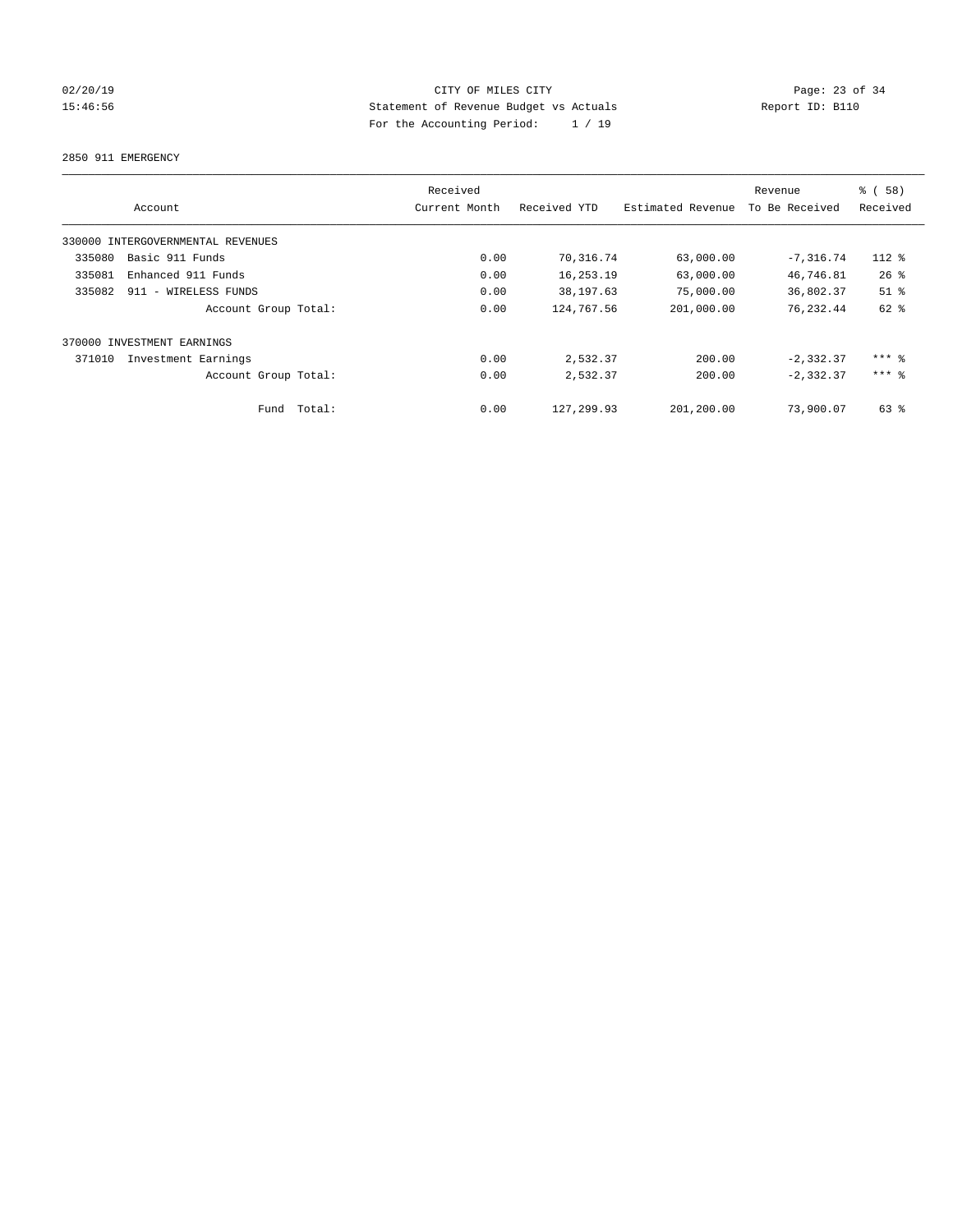# 02/20/19 **Page: 24 of 34** CITY OF MILES CITY **Page: 24 of 34** 15:46:56 Statement of Revenue Budget vs Actuals Report ID: B110 For the Accounting Period: 1 / 19

2880 LIBRARY GRANTS

|                                   | Account                        | Received<br>Current Month | Received YTD | Estimated Revenue | Revenue<br>To Be Received | 8 ( 58 )<br>Received |
|-----------------------------------|--------------------------------|---------------------------|--------------|-------------------|---------------------------|----------------------|
| 330000 INTERGOVERNMENTAL REVENUES |                                |                           |              |                   |                           |                      |
| 334101                            | HB#193-Interlibrary Loan Reimb | 0.00                      | 0.00         | 5.000.00          | 5.000.00                  | 0 %                  |
| 334104                            | Sagebrush Fed Headquarters     | 0.00                      | 4,610.08     | 0.00              | $-4,610.08$               | $***$ $\approx$      |
| 334105                            | Sagebrush Fed/Coal Sev Tax     | 0.00                      | 0.00         | 4,610.00          | 4,610.00                  | 0 <sup>8</sup>       |
|                                   | Account Group Total:           | 0.00                      | 4,610.08     | 9.610.00          | 4,999.92                  | 48 %                 |
|                                   | Total:<br>Fund                 | 0.00                      | 4,610.08     | 9,610.00          | 4,999.92                  | 48 %                 |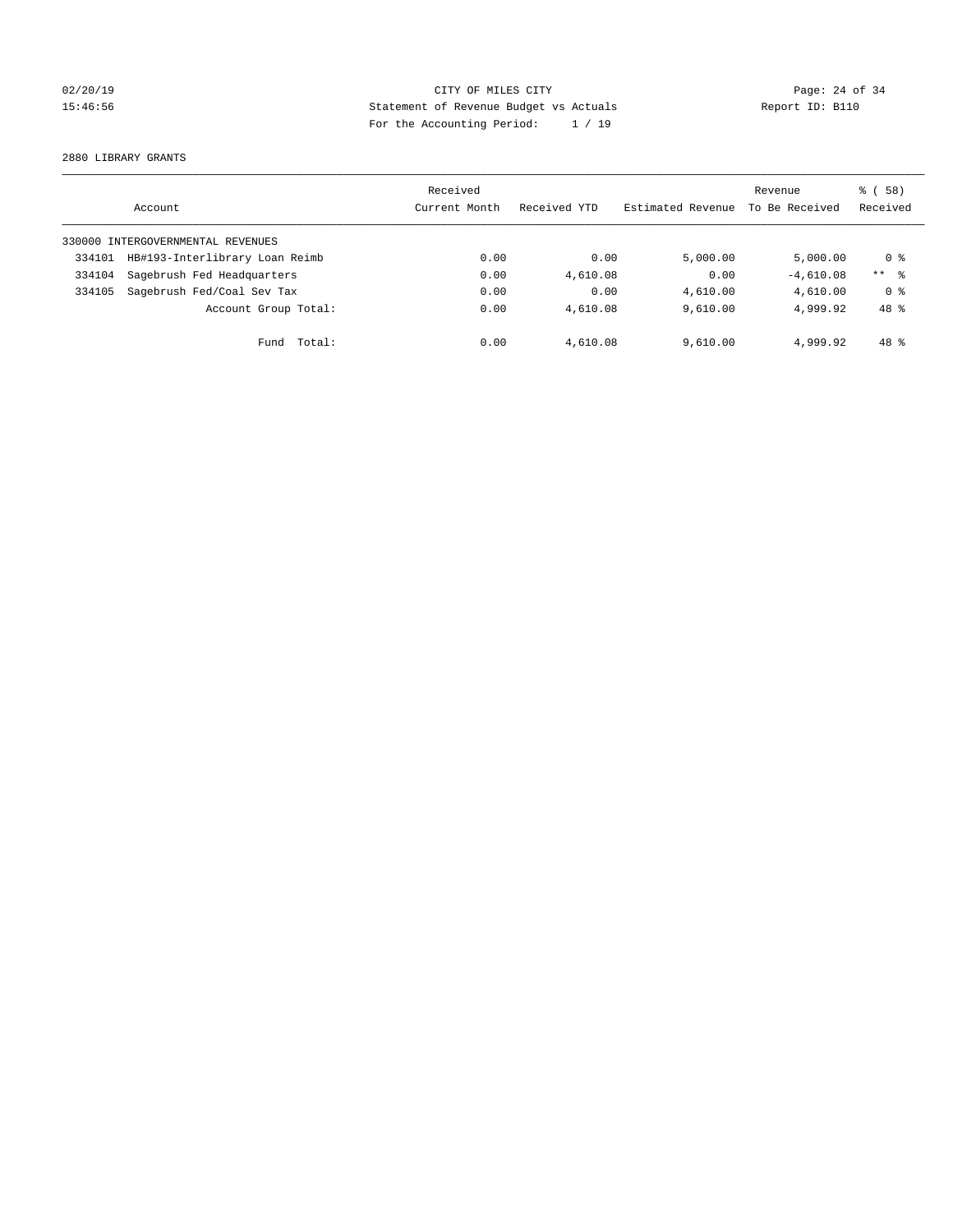# 02/20/19 **Page: 25 of 34** CITY OF MILES CITY **CITY Page: 25 of 34** 15:46:56 Statement of Revenue Budget vs Actuals Report ID: B110 For the Accounting Period: 1 / 19

2935 Historic Preservation

| Account                                | Received<br>Current Month | Received YTD | Estimated Revenue | Revenue<br>To Be Received | % (58)<br>Received |
|----------------------------------------|---------------------------|--------------|-------------------|---------------------------|--------------------|
| 330000 INTERGOVERNMENTAL REVENUES      |                           |              |                   |                           |                    |
| 334000<br>State Grants                 | 2,750.00                  | 2,750.00     | 5,500.00          | 2,750.00                  | 50%                |
| Account Group Total:                   | 2,750.00                  | 2,750.00     | 5,500.00          | 2,750.00                  | $50*$              |
| 340000 Charges for Services            |                           |              |                   |                           |                    |
| Preservation Service Fees<br>346080    | 0.00                      | 0.00         | 1,200.00          | 1,200.00                  | 0 <sup>8</sup>     |
| Account Group Total:                   | 0.00                      | 0.00         | 1,200.00          | 1,200.00                  | 0 <sup>8</sup>     |
| 360000 MISCELLANEOUS REVENUE           |                           |              |                   |                           |                    |
| 365000<br>Contributions and Donations  | 0.00                      | 0.00         | 1,000.00          | 1,000.00                  | 0 <sup>8</sup>     |
| Account Group Total:                   | 0.00                      | 0.00         | 1,000.00          | 1,000.00                  | 0 <sup>8</sup>     |
| 380000 OTHER FINANCING SOURCES         |                           |              |                   |                           |                    |
| Interfund Operating Transfer<br>383000 | 0.00                      | 2,200.00     | 2,200.00          | 0.00                      | $100*$             |
| Account Group Total:                   | 0.00                      | 2,200.00     | 2,200.00          | 0.00                      | $100*$             |
| Fund Total:                            | 2,750.00                  | 4,950.00     | 9,900.00          | 4,950.00                  | $50*$              |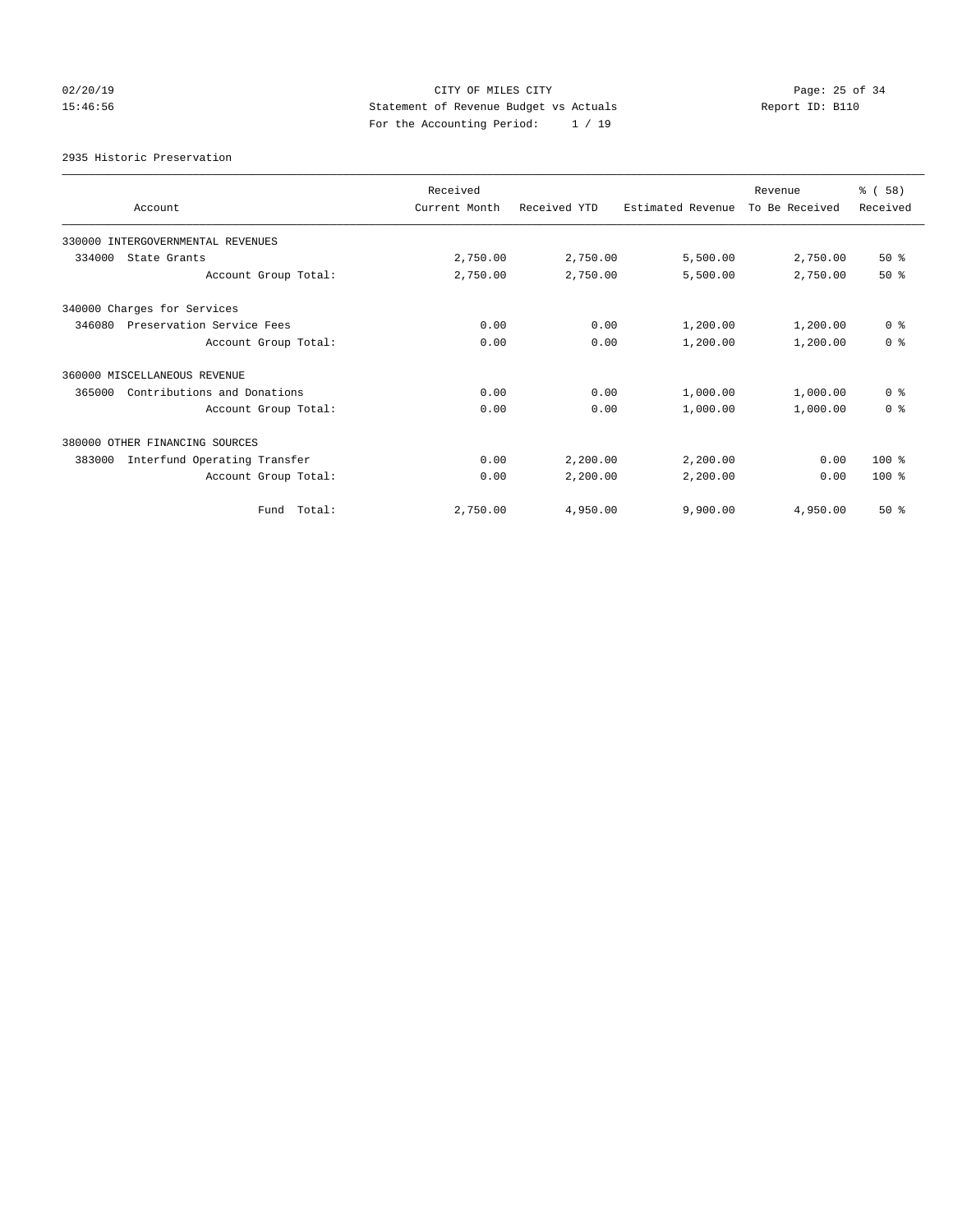# 02/20/19 **Page: 26 of 34** CITY OF MILES CITY **Page: 26 of 34** 15:46:56 Statement of Revenue Budget vs Actuals Report ID: B110 For the Accounting Period: 1 / 19

2985 RETIRED SENIOR VOLUNTEER PROG (RSVP)

| Account                             |        | Received<br>Current Month | Received YTD | Estimated Revenue | Revenue<br>To Be Received | % (58)<br>Received |
|-------------------------------------|--------|---------------------------|--------------|-------------------|---------------------------|--------------------|
| 330000 INTERGOVERNMENTAL REVENUES   |        |                           |              |                   |                           |                    |
| 331165<br>RSVP FEDERAL GRANTS       |        | 6,107.16                  | 38, 252.10   | 78,912.00         | 40,659.90                 | 48 %               |
| Account Group Total:                |        | 6,107.16                  | 38,252.10    | 78,912.00         | 40,659.90                 | 48 %               |
| 360000 MISCELLANEOUS REVENUE        |        |                           |              |                   |                           |                    |
| 362020<br>MISC REVENUE              |        | 1,002.00                  | 12,613.93    | 16,900.00         | 4,286.07                  | 75 %               |
| 362023<br>RSVP- Excess/Fund RAISING |        | 0.00                      | 0.00         | 700.00            | 700.00                    | 0 <sup>8</sup>     |
| Account Group Total:                |        | 1,002.00                  | 12,613.93    | 17,600.00         | 4,986.07                  | $72*$              |
| 370000 INVESTMENT EARNINGS          |        |                           |              |                   |                           |                    |
| 371010<br>Investment Earnings       |        | 0.00                      | 71.01        | 0.00              | $-71.01$                  | ** 응               |
| Account Group Total:                |        | 0.00                      | 71.01        | 0.00              | $-71.01$                  | $***$ $ -$         |
| Fund                                | Total: | 7,109.16                  | 50,937.04    | 96,512.00         | 45,574.96                 | $53$ $%$           |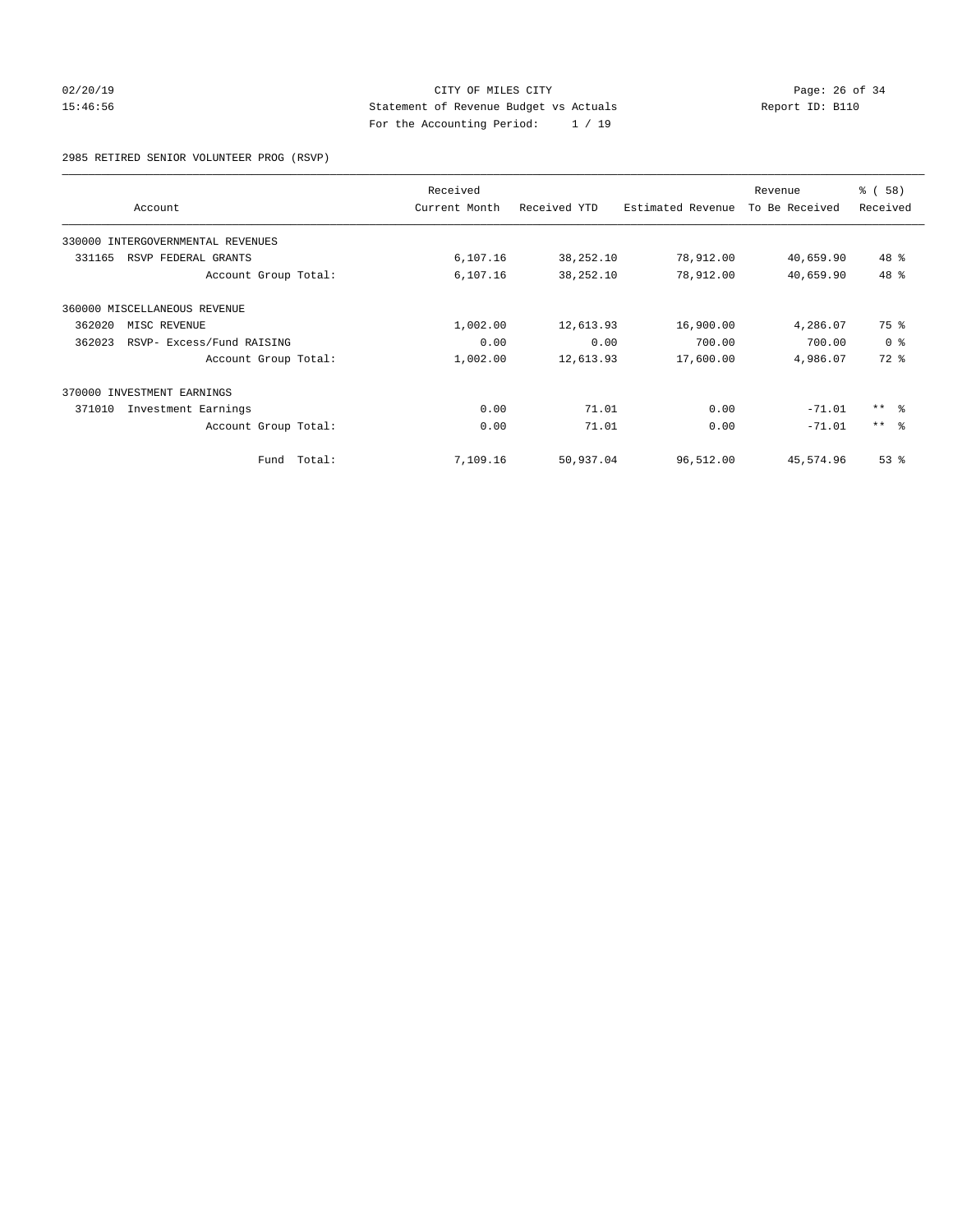# 02/20/19 **Page: 27 of 34** CITY OF MILES CITY **Page: 27 of 34** 15:46:56 Statement of Revenue Budget vs Actuals Report ID: B110 For the Accounting Period: 1 / 19

3670 SID 211

| Account                                           | Received<br>Current Month | Received YTD | Estimated Revenue | Revenue<br>To Be Received | 8 ( 58 )<br>Received |
|---------------------------------------------------|---------------------------|--------------|-------------------|---------------------------|----------------------|
| 360000 MISCELLANEOUS REVENUE                      |                           |              |                   |                           |                      |
| Bond Principal and Interest Assessments<br>363020 | 0.00                      | 2,359.25     | 5,319.00          | 2,959.75                  | $44*$                |
| Account Group Total:                              | 0.00                      | 2,359.25     | 5,319.00          | 2,959.75                  | $44*$                |
| Total:<br>Fund                                    | 0.00                      | 2,359.25     | 5,319.00          | 2,959.75                  | 44 %                 |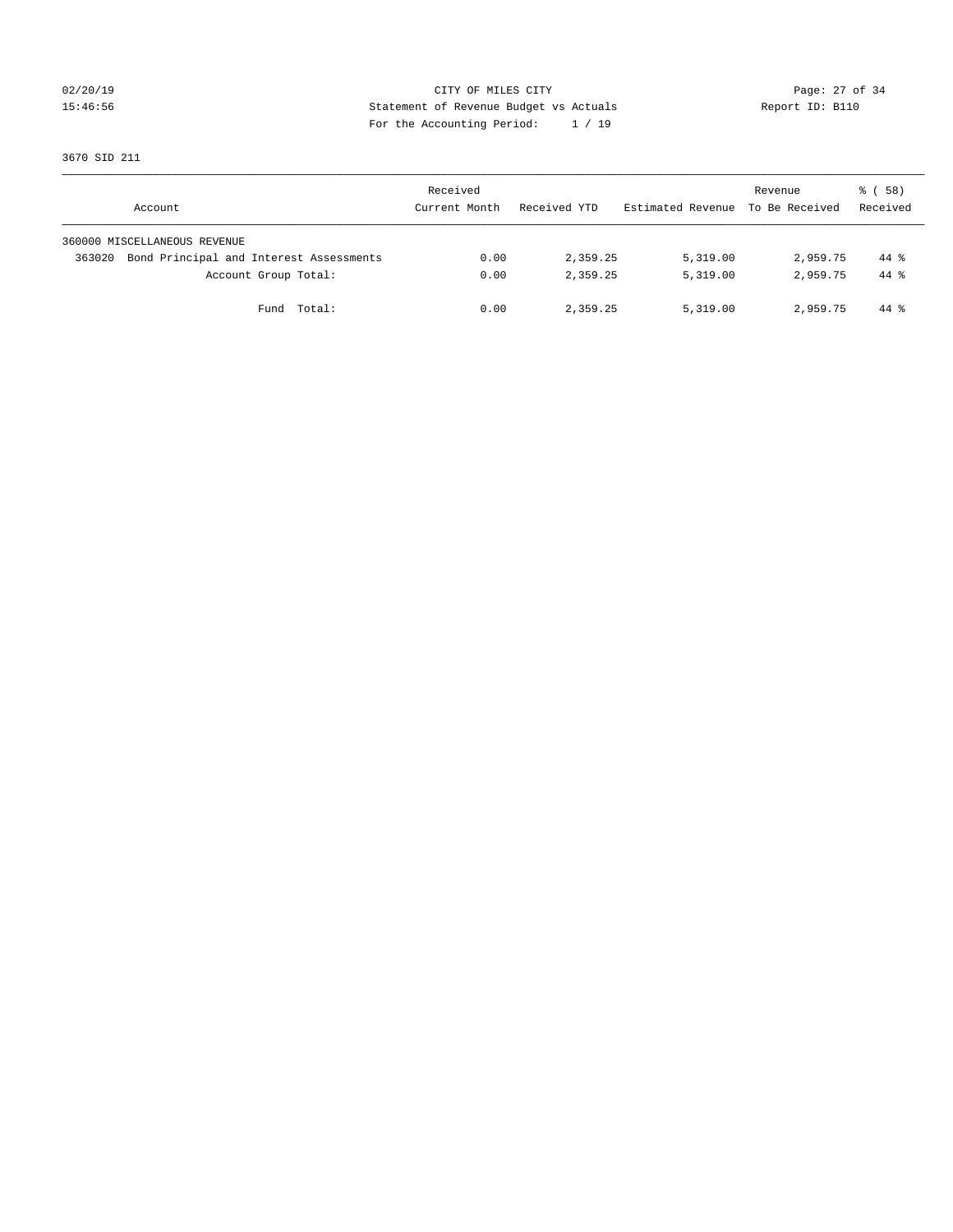# 02/20/19 **Page: 28 of 34** CITY OF MILES CITY **Page: 28 of 34** 15:46:56 Statement of Revenue Budget vs Actuals Report ID: B110 For the Accounting Period: 1 / 19

4000 General Fund Capitol Improvement Fund

|        | Account                    |                      | Received<br>Current Month |      | Received YTD |        | Estimated Revenue |        | Revenue<br>To Be Received | 8 ( 58 )<br>Received |
|--------|----------------------------|----------------------|---------------------------|------|--------------|--------|-------------------|--------|---------------------------|----------------------|
|        | 370000 INVESTMENT EARNINGS |                      |                           |      |              |        |                   |        |                           |                      |
| 371010 | Investment Earnings        |                      |                           | 0.00 |              | 679.15 |                   | 800.00 | 120.85                    | $85$ %               |
|        |                            | Account Group Total: |                           | 0.00 |              | 679.15 |                   | 800.00 | 120.85                    | 85 <sup>8</sup>      |
|        |                            | Fund Total:          |                           | 0.00 |              | 679.15 |                   | 800.00 | 120.85                    | $85*$                |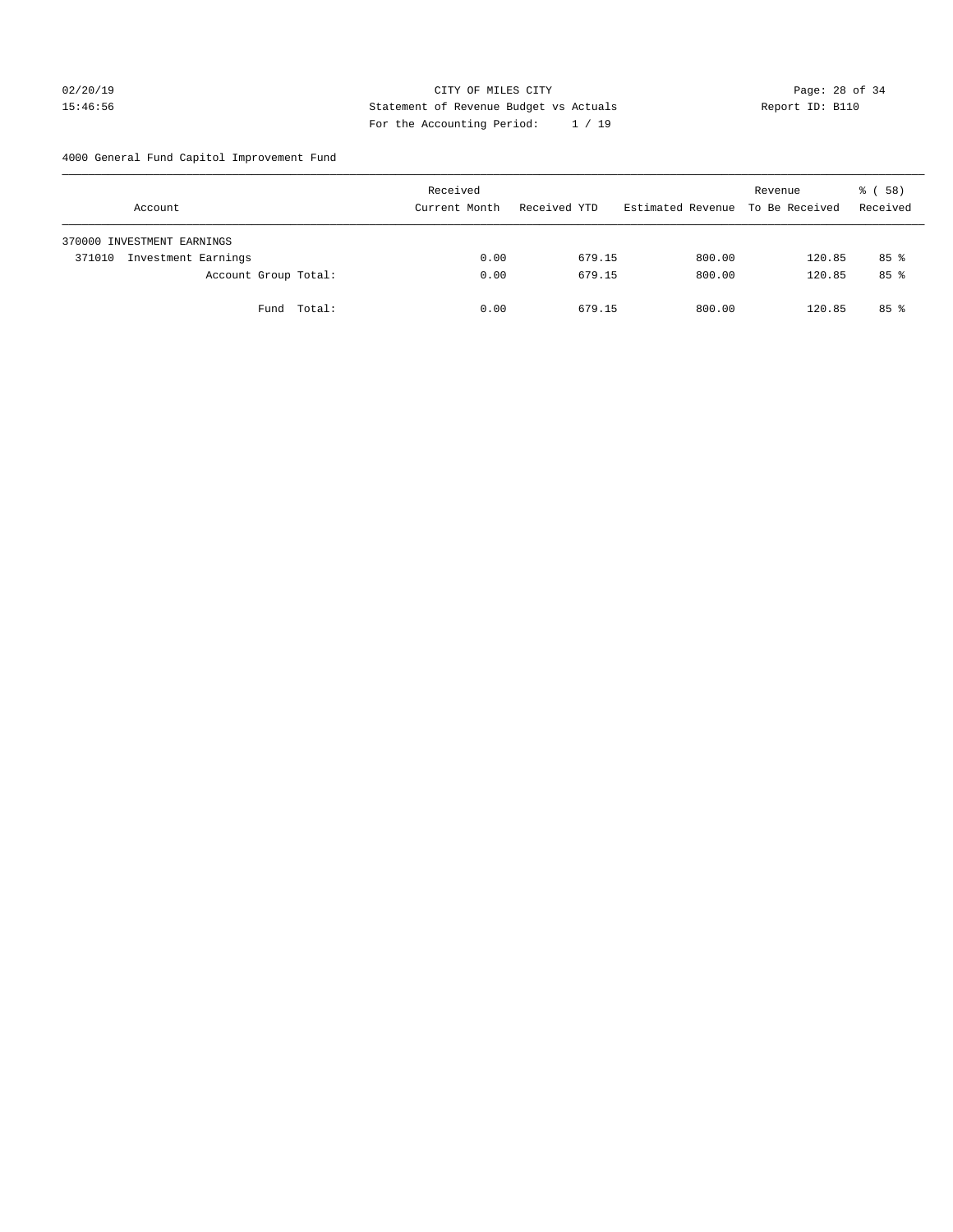# 02/20/19 **Page: 29 of 34** CITY OF MILES CITY **CITY Page: 29 of 34** 15:46:56 Statement of Revenue Budget vs Actuals Report ID: B110 For the Accounting Period: 1 / 19

4060 CAPITAL IMPROV-PUBLIC WORKS

|        | Account                            | Received<br>Current Month | Received YTD | Estimated Revenue | Revenue<br>To Be Received | % (58)<br>Received |
|--------|------------------------------------|---------------------------|--------------|-------------------|---------------------------|--------------------|
|        | 320000 LICENSES AND PERMITS        |                           |              |                   |                           |                    |
|        | 323040 Other Miscellaneous Permits | 1,200.00                  | 4,700.00     | 3,000.00          | $-1,700.00$               | 157 %              |
|        | Account Group Total:               | 1,200.00                  | 4,700.00     | 3,000.00          | $-1,700.00$               | 157 %              |
|        | 340000 Charges for Services        |                           |              |                   |                           |                    |
| 343014 | Street Cleaning                    | 0.00                      | 0.00         | 8,490.00          | 8,490.00                  | 0 <sup>8</sup>     |
| 343016 | Prkg Vio/Off Str-Impnd Fees        | 0.00                      | 0.00         | 500.00            | 500.00                    | 0 <sup>8</sup>     |
| 343018 | Sale of Street & Roadway Materials | 0.00                      | 335.00       | 1,000.00          | 665.00                    | $34$ $%$           |
|        | Account Group Total:               | 0.00                      | 335.00       | 9,990.00          | 9,655.00                  | 3 <sup>8</sup>     |
|        | 370000 INVESTMENT EARNINGS         |                           |              |                   |                           |                    |
| 371010 | Investment Earnings                | 0.00                      | 2,974.47     | 2,500.00          | $-474.47$                 | $119*$             |
|        | Account Group Total:               | 0.00                      | 2,974.47     | 2,500.00          | $-474.47$                 | $119*$             |
|        | 380000 OTHER FINANCING SOURCES     |                           |              |                   |                           |                    |
| 383000 | Interfund Operating Transfer       | 275,000.00                | 275,000.00   | 275,000.00        | 0.00                      | $100*$             |
|        | Account Group Total:               | 275,000.00                | 275,000.00   | 275,000.00        | 0.00                      | $100*$             |
|        | Fund Total:                        | 276,200.00                | 283,009.47   | 290,490.00        | 7,480.53                  | 97 <sup>8</sup>    |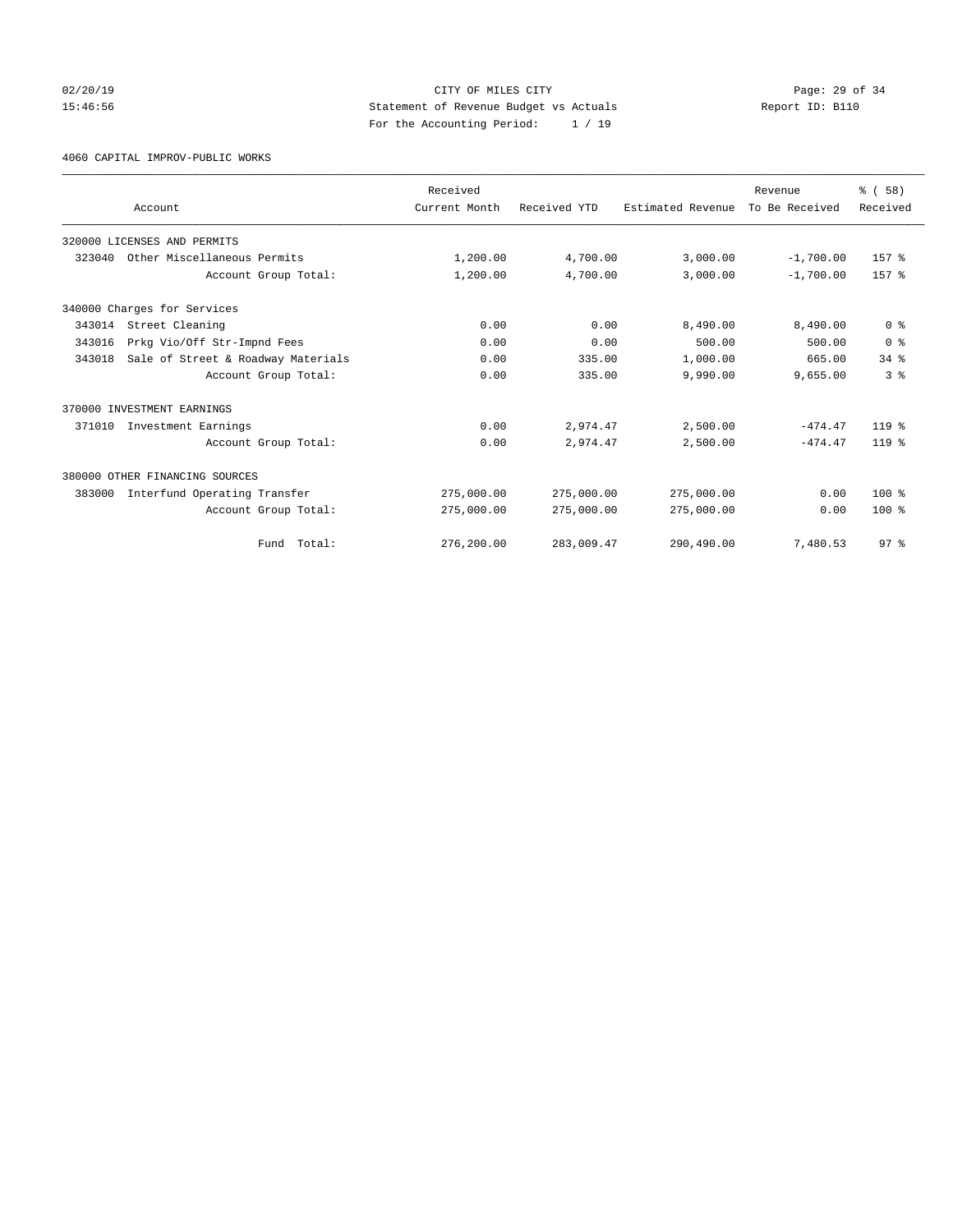# 02/20/19 **Page: 30 of 34** CITY OF MILES CITY **Page: 30 of 34** 15:46:56 Statement of Revenue Budget vs Actuals Report ID: B110 For the Accounting Period: 1 / 19

# 5210 WATER UTILITY

|        |                                      | Received      |              |                   | Revenue        | % (58)              |
|--------|--------------------------------------|---------------|--------------|-------------------|----------------|---------------------|
|        | Account                              | Current Month | Received YTD | Estimated Revenue | To Be Received | Received            |
|        | 340000 Charges for Services          |               |              |                   |                |                     |
| 343021 | Metered Water Sales                  | 131, 173. 24  | 1,251,199.65 | 1,950,000.00      | 698,800.35     | 64 %                |
| 343022 | Unmetered Water Sales/Chrgoffs       | 0.00          | 359.00       | 1,000.00          | 641.00         | 36 <sup>8</sup>     |
| 343023 | Bulk Water Sales                     | 853.96        | 8,035.05     | 5,000.00          | $-3,035.05$    | 161 %               |
| 343025 | Hookup Fee                           | 1,200.00      | 2,645.00     | 1,000.00          | $-1,645.00$    | $265$ %             |
| 343026 | Water Install/Tap Chrgs/Labor        | 75.00         | 4, 119. 16   | 7,000.00          | 2,880.84       | 59 %                |
| 343027 | Chg for Wtr Dept. Serv               | 9,786.02      | 15,395.73    | 0.00              | $-15, 395.73$  | $***$ $\frac{6}{5}$ |
| 343029 | Curb Stop Replacement Fee            | 3,544.00      | 25, 241.82   | 43,000.00         | 17,758.18      | 59 <sup>°</sup>     |
| 343039 | Custer Co w/s District (Water Study) | 0.00          | $-7,500.00$  | 0.00              | 7,500.00       | $***$ $-$           |
|        | Account Group Total:                 | 146,632.22    | 1,299,495.41 | 2,007,000.00      | 707,504.59     | 65 %                |
|        | 370000 INVESTMENT EARNINGS           |               |              |                   |                |                     |
| 371010 | Investment Earnings                  | 0.00          | 46, 423.25   | 30,000.00         | $-16, 423.25$  | 155 %               |
|        | Account Group Total:                 | 0.00          | 46, 423.25   | 30,000.00         | $-16, 423.25$  | 155 <sub>8</sub>    |
|        | Fund Total:                          | 146,632.22    | 1,345,918.66 | 2,037,000.00      | 691,081.34     | 66 %                |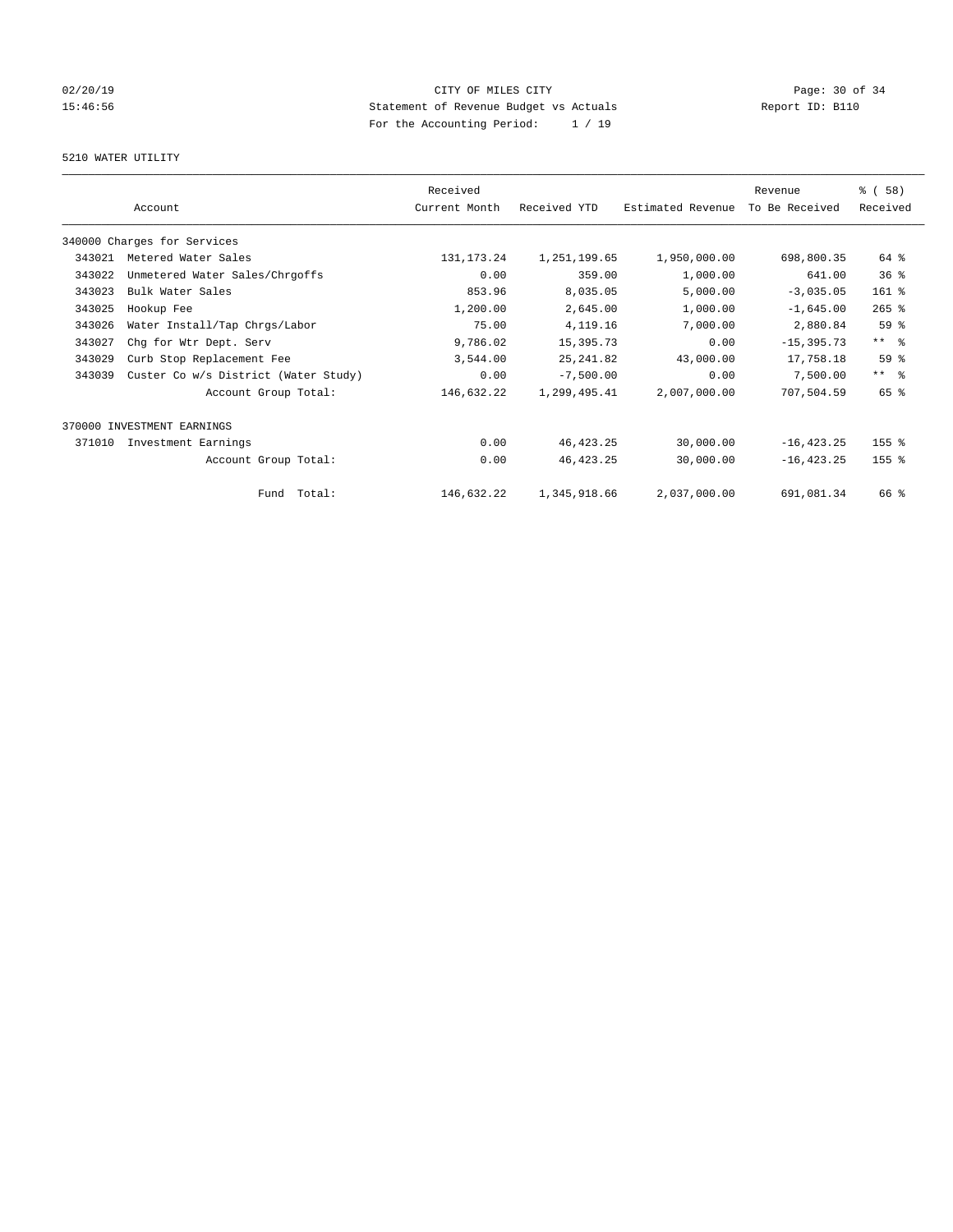# 02/20/19 **Page: 31 of 34** CITY OF MILES CITY **Page: 31 of 34** 15:46:56 Statement of Revenue Budget vs Actuals Report ID: B110 For the Accounting Period: 1 / 19

5310 SEWER UTILITY

|        | Account                                 | Received<br>Current Month | Received YTD   | Estimated Revenue | Revenue<br>To Be Received | % (58)<br>Received |
|--------|-----------------------------------------|---------------------------|----------------|-------------------|---------------------------|--------------------|
|        | 330000 INTERGOVERNMENTAL REVENUES       |                           |                |                   |                           |                    |
| 334121 | DNRC GRANTS                             | 0.00                      | 50,000.00      | 0.00              | $-50,000.00$              | $\star\star$<br>ু≳ |
|        | Account Group Total:                    | 0.00                      | 50,000.00      | 0.00              | $-50.000.00$              | $***$ $=$          |
|        | 340000 Charges for Services             |                           |                |                   |                           |                    |
| 341075 | Serv/Cnty-Interlocal Agmt               | 382.50                    | 1,140.00       | 0.00              | $-1, 140.00$              | $***$ $%$          |
| 343031 | Sewer Service Charges                   | 165, 325.20               | 1, 177, 691.11 | 2,000,000.00      | 822,308.89                | 59 <sup>8</sup>    |
| 343032 | Sewer Installation Charges/Chrgoffs     | 0.00                      | 396.13         | 500.00            | 103.87                    | 79 %               |
| 343033 | Hookup Fee                              | 0.00                      | 240.00         | 2,000.00          | 1,760.00                  | $12*$              |
| 343034 | Treatment Facilities Fees               | 105.00                    | 1,250.00       | 1,500.00          | 250.00                    | 83 <sup>8</sup>    |
| 343036 | Miscellaneous Sewer Revenue (Labor)     | 218.99                    | 5,075.80       | 2,500.00          | $-2,575.80$               | $203$ %            |
| 343037 | Baker Road Etc.                         | 1,128.10                  | 9,306.99       | 12,000.00         | 2,693.01                  | 78 %               |
| 343039 | Custer Co w/s District (Water Study)    | 0.00                      | $-7,500.00$    | 0.00              | 7,500.00                  | $***$ $-$          |
|        | Account Group Total:                    | 167, 159.79               | 1,187,600.03   | 2,018,500.00      | 830,899.97                | 59 <sup>8</sup>    |
|        | 360000 MISCELLANEOUS REVENUE            |                           |                |                   |                           |                    |
|        | 361010 Land Rental                      | 0.00                      | 75.90          | 4,000.00          | 3,924.10                  | 2 <sup>8</sup>     |
| 367000 | Sale of Junk or Salvage                 | 0.00                      | 750.00         | 0.00              | $-750.00$                 | $***$ $=$          |
|        | Account Group Total:                    | 0.00                      | 825.90         | 4,000.00          | 3,174.10                  | $21*$              |
|        | 370000 INVESTMENT EARNINGS              |                           |                |                   |                           |                    |
|        | 371010 Investment Earnings              | 0.00                      | 19,555.75      | 10,000.00         | $-9,555.75$               | $196$ %            |
|        | Account Group Total:                    | 0.00                      | 19,555.75      | 10,000.00         | $-9,555.75$               | 196 <sup>8</sup>   |
|        | 380000 OTHER FINANCING SOURCES          |                           |                |                   |                           |                    |
|        | 381070 Proceeds/Loans/Intercap 016-2015 | 0.00                      | 0.00           | 656,755.00        | 656,755.00                | 0 <sup>8</sup>     |
|        | Account Group Total:                    | 0.00                      | 0.00           | 656,755.00        | 656,755.00                | 0 <sup>8</sup>     |
|        | Fund Total:                             | 167, 159.79               | 1,257,981.68   | 2,689,255.00      | 1,431,273.32              | 47 %               |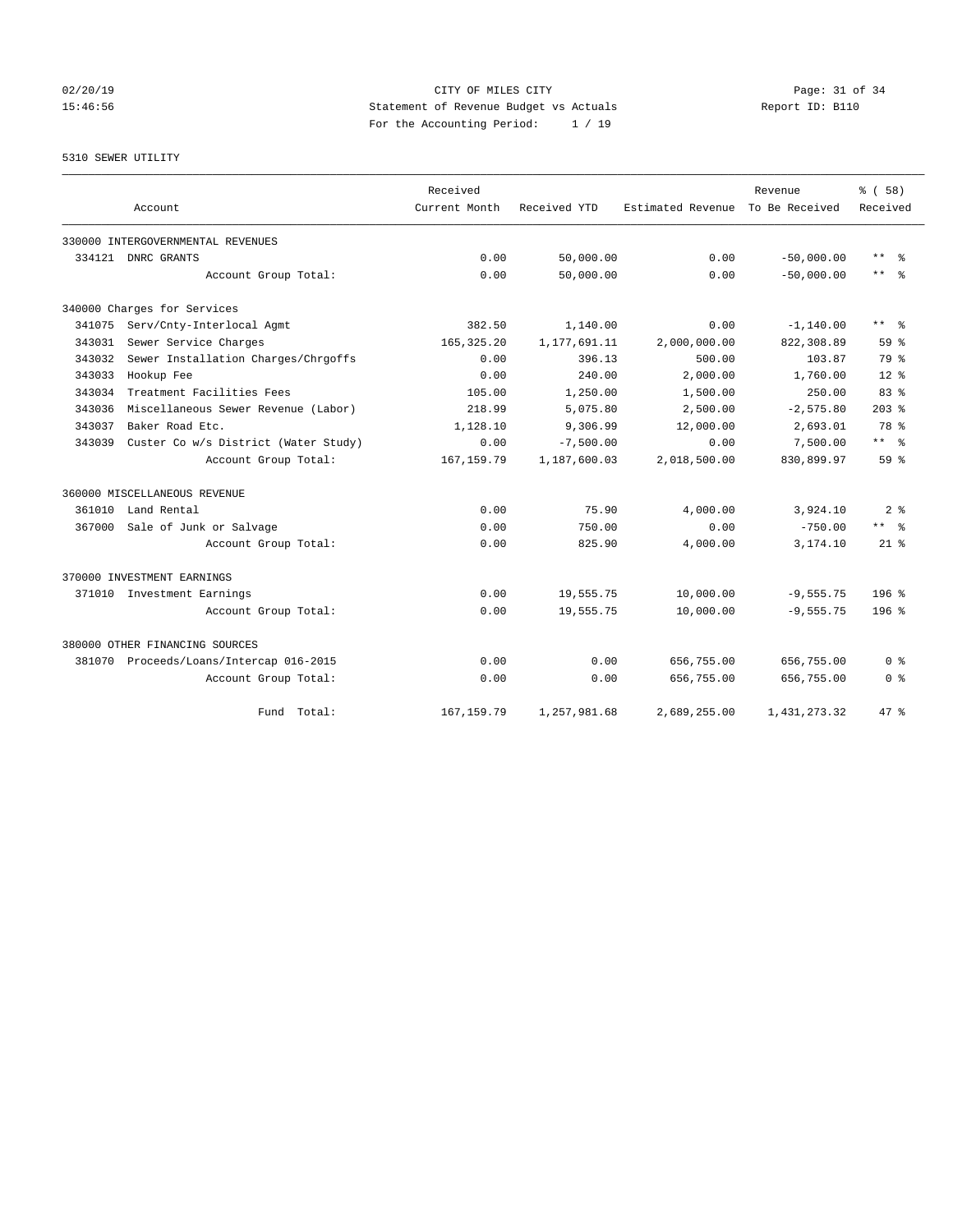02/20/19 **Page: 32 of 34** CITY OF MILES CITY **Page: 32 of 34** 15:46:56 Statement of Revenue Budget vs Actuals Report ID: B110 For the Accounting Period: 1 / 19

5510 AMBULANCE FUND

|              |                                        | Received      |              |                   | Revenue        | % (58)          |
|--------------|----------------------------------------|---------------|--------------|-------------------|----------------|-----------------|
|              | Account                                | Current Month | Received YTD | Estimated Revenue | To Be Received | Received        |
| 310000 TAXES |                                        |               |              |                   |                |                 |
| 311010       | Real Property Taxes                    | 38.28         | 5,209.53     | 9,140.00          | 3,930.47       | 57%             |
| 311020       | Personal Property Taxes                | 2.30          | 17.86        | 223.00            | 205.14         | 8 %             |
| 312000       | Penalty & Interest on Delinquent Taxes | 3.51          | 10.76        | 30.00             | 19.24          | 36%             |
|              | Account Group Total:                   | 44.09         | 5,238.15     | 9,393.00          | 4,154.85       | 56%             |
|              | 330000 INTERGOVERNMENTAL REVENUES      |               |              |                   |                |                 |
| 331040       | Medicaid Supplemental Program-State    | 0.00          | 12,678.49    | 15,000.00         | 2,321.51       | 85%             |
| 331113       | FEMA -Projects                         | 0.00          | 282,000.00   | 294,000.00        | 12,000.00      | 96%             |
| 334000       | State Grants                           | 0.00          | 0.00         | 50,000.00         | 50,000.00      | 0 <sup>8</sup>  |
|              | Account Group Total:                   | 0.00          | 294,678.49   | 359,000.00        | 64, 321.51     | $82*$           |
|              | 340000 Charges for Services            |               |              |                   |                |                 |
| 341075       | Serv/Cnty-Interlocal Agmt              | 10,270.00     | 23,919.68    | 45,000.00         | 21,080.32      | 53 <sup>8</sup> |
| 342026       | Ambulance Charges                      | 63,946.81     | 549,394.90   | 900,000.00        | 350,605.10     | 61 %            |
| 342027       | Ambulance Standby                      | 0.00          | 3,575.00     | 8,000.00          | 4,425.00       | 45%             |
|              | Account Group Total:                   | 74,216.81     | 576,889.58   | 953,000.00        | 376,110.42     | 61 %            |
|              | 360000 MISCELLANEOUS REVENUE           |               |              |                   |                |                 |
| 362020       | MISC REVENUE                           | 0.00          | 15.21        | 0.00              | $-15.21$       | $***$ $ -$      |
| 366010       | Misc- From Charge off Accts            | 1,060.00      | 3,317.83     | 7,000.00          | 3,682.17       | $47*$           |
| 367000       | Sale of Junk or Salvage                | 0.00          | 0.00         | 2,000.00          | 2,000.00       | 0 <sup>8</sup>  |
|              | Account Group Total:                   | 1,060.00      | 3,333.04     | 9,000.00          | 5,666.96       | 37 <sup>8</sup> |
|              | Fund Total:                            | 75,320.90     | 880,139.26   | 1,330,393.00      | 450, 253. 74   | 66 %            |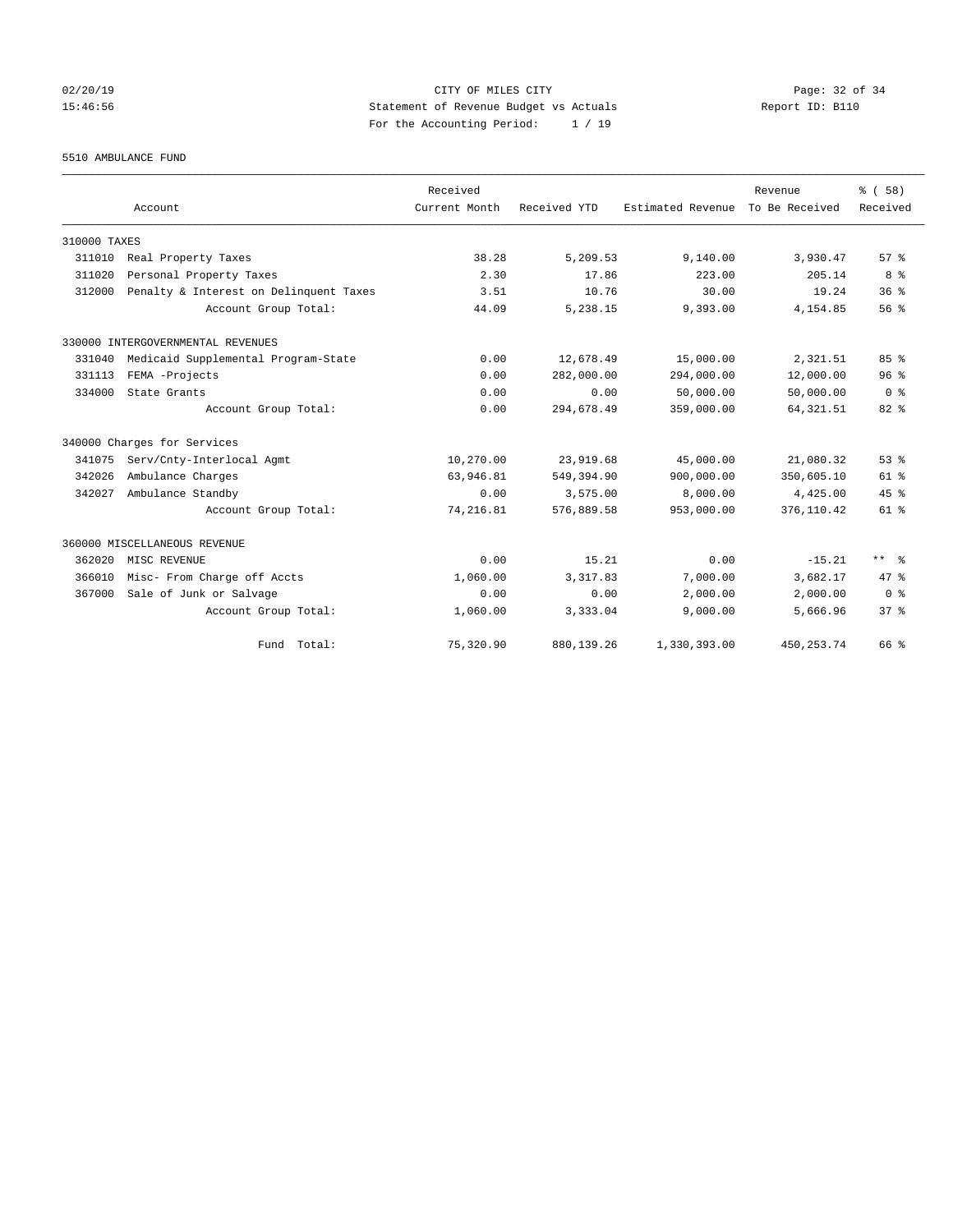02/20/19 **Page: 33 of 34** CITY OF MILES CITY **Page: 33 of 34** 15:46:56 Statement of Revenue Budget vs Actuals Report ID: B110 For the Accounting Period: 1 / 19

5610 AIRPORT OPERATING

|              |                                         | Received      |              |                                  | Revenue       | % (58)          |
|--------------|-----------------------------------------|---------------|--------------|----------------------------------|---------------|-----------------|
|              | Account                                 | Current Month | Received YTD | Estimated Revenue To Be Received |               | Received        |
| 310000 TAXES |                                         |               |              |                                  |               |                 |
| 311010       | Real Property Taxes                     | 57.41         | 7,814.84     | 13,711.00                        | 5,896.16      | 57%             |
| 311020       | Personal Property Taxes                 | 3.44          | 26.77        | 335.00                           | 308.23        | 8 %             |
| 312000       | Penalty & Interest on Delinquent Taxes  | 5.26          | 16.13        | 40.00                            | 23.87         | $40*$           |
|              | Account Group Total:                    | 66.11         | 7,857.74     | 14,086.00                        | 6,228.26      | 56 %            |
|              | 330000 INTERGOVERNMENTAL REVENUES       |               |              |                                  |               |                 |
| 331127       | FAA AIP 017-2018                        | 0.00          | 0.00         | 129,190.00                       | 129,190.00    | 0 <sup>8</sup>  |
| 331129       | Federal Aeronautics Admin Grant         | 0.00          | 64, 378.12   | 0.00                             | $-64, 378.12$ | $***$ $ -$      |
| 334060       | Coal Impact Grant-016-2015              | 0.00          | 0.00         | 9,035.00                         | 9,035.00      | 0 <sup>8</sup>  |
|              | Account Group Total:                    | 0.00          | 64, 378.12   | 138,225.00                       | 73,846.88     | 47.8            |
|              | 340000 Charges for Services             |               |              |                                  |               |                 |
| 341075       | Serv/Cnty-Interlocal Agmt               | 16,799.25     | 16,799.25    | 30,000.00                        | 13,200.75     | 56%             |
| 343018       | Sale of Street & Roadway Materials      | 0.00          | 1,140.00     | 1,000.00                         | $-140.00$     | $114$ %         |
| 343061       | Landing Fees                            | 191.85        | 1,388.85     | 1,800.00                         | 411.15        | 77.8            |
| 343062       | Aviation Fuel                           | 11,754.91     | 229, 919.33  | 400,000.00                       | 170,080.67    | 57%             |
| 343064       | Hangar Rent                             | 4, 143.59     | 37,038.39    | 58,000.00                        | 20,961.61     | 64 %            |
| 343065       | Building Rentals                        | 1,166.31      | 9,877.08     | 14,000.00                        | 4,122.92      | 71 %            |
| 343067       | Other - Miscellaneous                   | 0.00          | 375.00       | 500.00                           | 125.00        | 75 %            |
|              | 343069 Ag Contract                      | 0.00          | 10,250.00    | 5,000.00                         | $-5, 250.00$  | $205$ %         |
|              | Account Group Total:                    | 34,055.91     | 306,787.90   | 510,300.00                       | 203,512.10    | $60*$           |
|              | 360000 MISCELLANEOUS REVENUE            |               |              |                                  |               |                 |
| 361010       | Land Rental                             | 2,614.88      | 13,290.36    | 25,000.00                        | 11,709.64     | 53%             |
| 362020       | MISC REVENUE                            | 0.00          | 44.26        | 300.00                           | 255.74        | 15 <sup>8</sup> |
|              | Account Group Total:                    | 2,614.88      | 13,334.62    | 25,300.00                        | 11,965.38     | 53%             |
|              | 370000 INVESTMENT EARNINGS              |               |              |                                  |               |                 |
|              | 371010 Investment Earnings              | 0.00          | 1,366.76     | 150.00                           | $-1, 216.76$  | $911$ %         |
|              | Account Group Total:                    | 0.00          | 1,366.76     | 150.00                           | $-1, 216.76$  | 911 %           |
|              | 380000 OTHER FINANCING SOURCES          |               |              |                                  |               |                 |
|              | 381070 Proceeds/Loans/Intercap 016-2015 | 0.00          | 0.00         | 264,000.00                       | 264,000.00    | 0 <sup>8</sup>  |
|              | Account Group Total:                    | 0.00          | 0.00         | 264,000.00                       | 264,000.00    | 0 <sup>8</sup>  |
|              | Fund Total:                             | 36,736.90     | 393,725.14   | 952,061.00                       | 558, 335.86   | $41*$           |